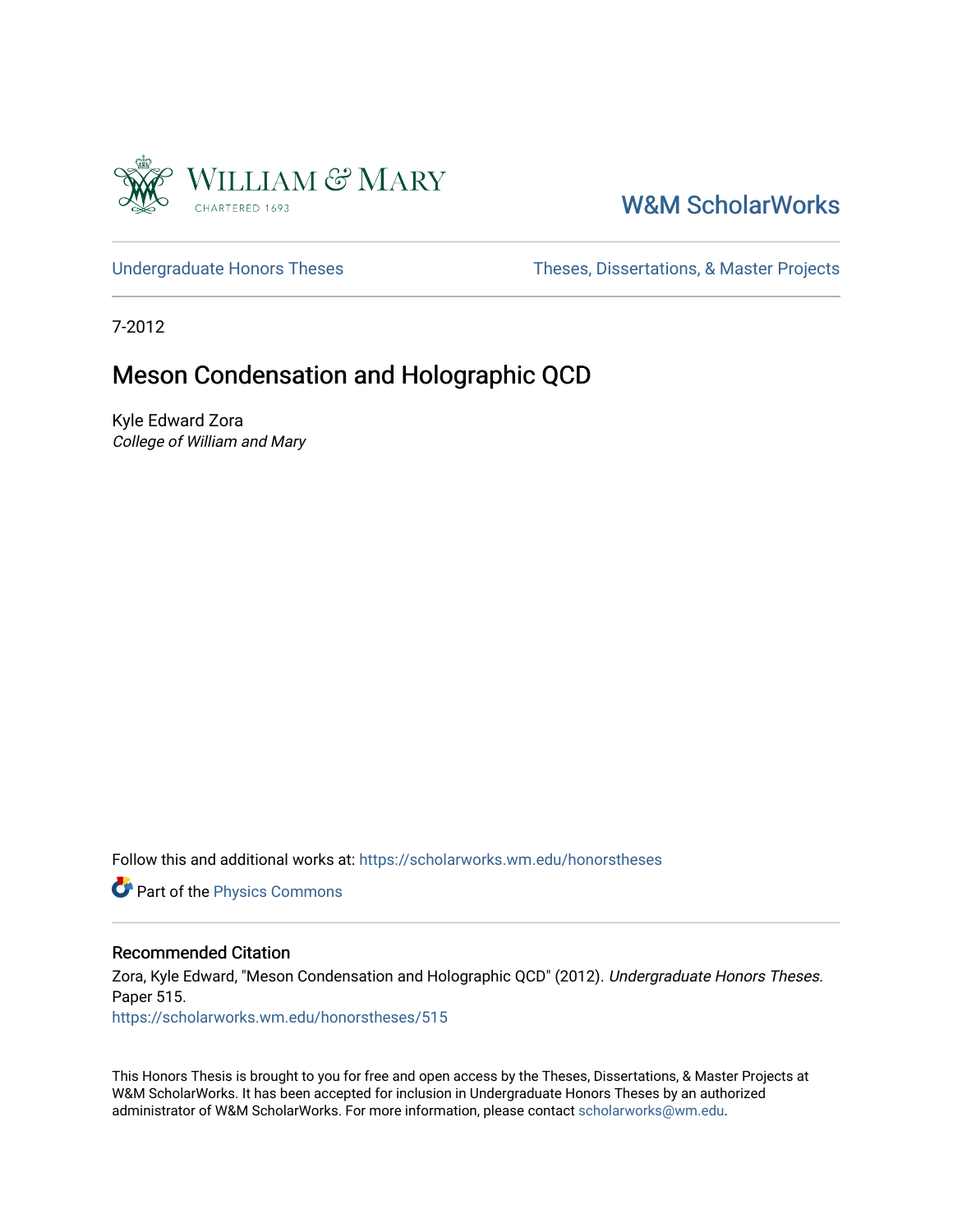Meson Condensation and Holographic QCD

A thesis submitted in partial fulfillment of the requirement for the degree of Bachelor of Science in Physics from The College of William and Mary

by

Kyle Edward Zora

 $n_0 r_1$ Accepted for (Honors, High Honors, Highest Honors) Henry Krakauer, Director  $522$ 7 Joshua Erlich Jun-Ping Shi Williamsburg, VA<br>April 25<sup>th</sup>, 2012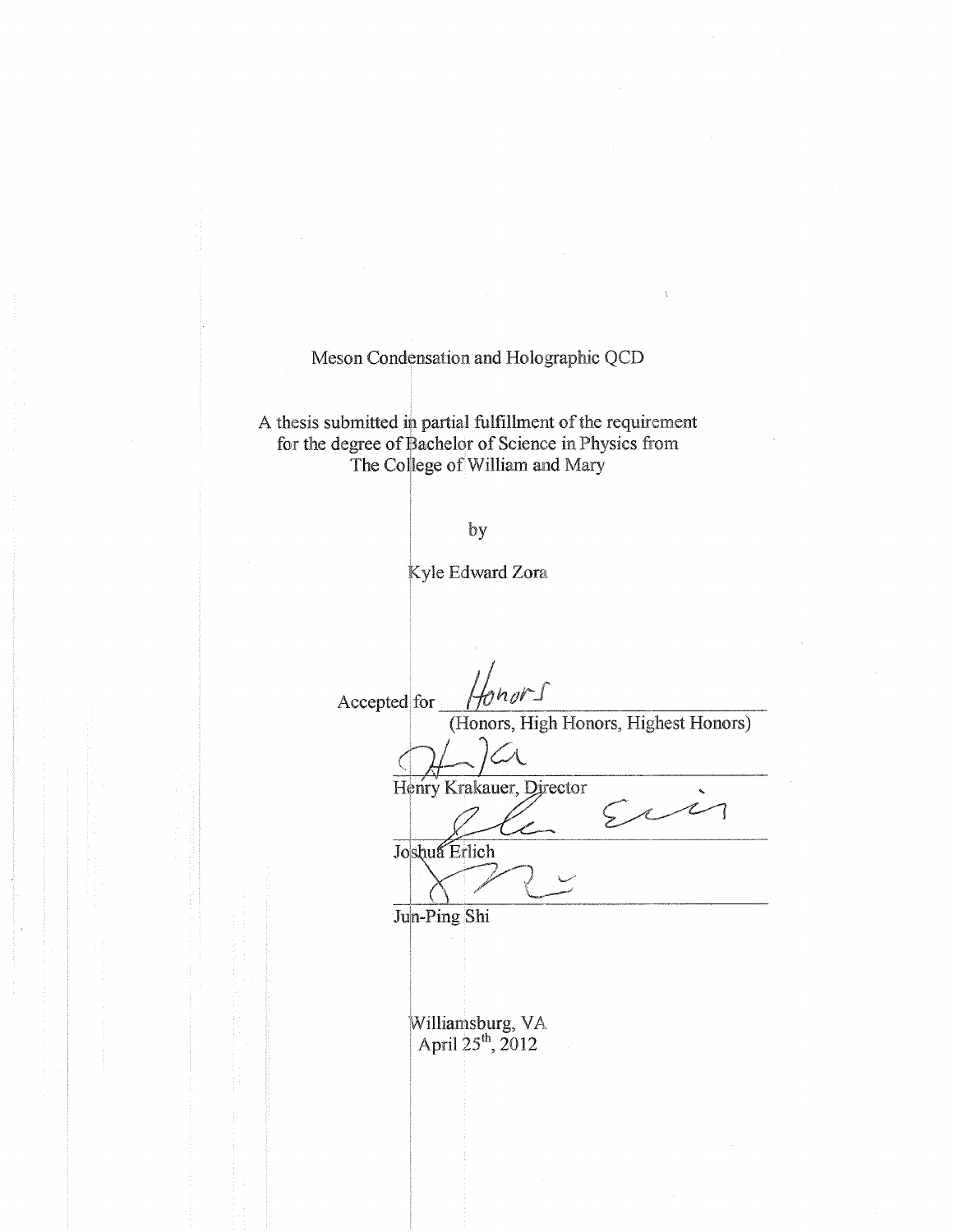## Meson Condensation and Holographic QCD

Kyle Zora

May 9, 2012

#### Abstract

Quantum Chromodynamics (QCD), which describes the strong nuclear force, is difficult to solve both analytically and numerically. We use a five-dimensional model of QCD motivated by the Anti-de Sitter/Conformal Field Theory (AdS/CFT) duality originally proposed by Maldacena. We discuss how this model and other variations in the literature represent chiral symmetry breaking, and test whether these models correctly reproduce chiral symmetry beyond leading order. We compare the predictions of two models, one which is correct to leading order, and another which is correct beyond leading order. The model correct to leading order does not properly predict the pion condensation phase transition, whereas the model with the correct beyond leading order qualitatively agrees with chiral perturbation theory in its description of pion condensation. Using these two models, we calculate certain observables and find agreement with experiment to within 15%.

### 1 Introduction

Holographic QCD is a five-dimensional model of QCD based on the AdS/CFT correspondence conjectured by Maldacena. The AdS/CFT correspondence is a duality between an N-dimensional theory with gravity and an  $(N-1)$ -dimensional theory without gravity [1]. Due to the difficulty of calculating observables in QCD, simple models may be of great use as long as the fundamentals of the physics are represented within the model. Holographic QCD can be used to predict masses, decay constants, and hadron couplings at an accuracy typically around the 10-15% level.

Two of the defining characteristics of QCD are confinement and asymptotic freedom. Confinement is the statement that no states carry non-zero color charge, which is carried by quarks and gluons; therefore there cannot exist a state of an unbound quark or gluon. This may be understood heuristically as the statement that forces between quarks do not decrease with distance, therefore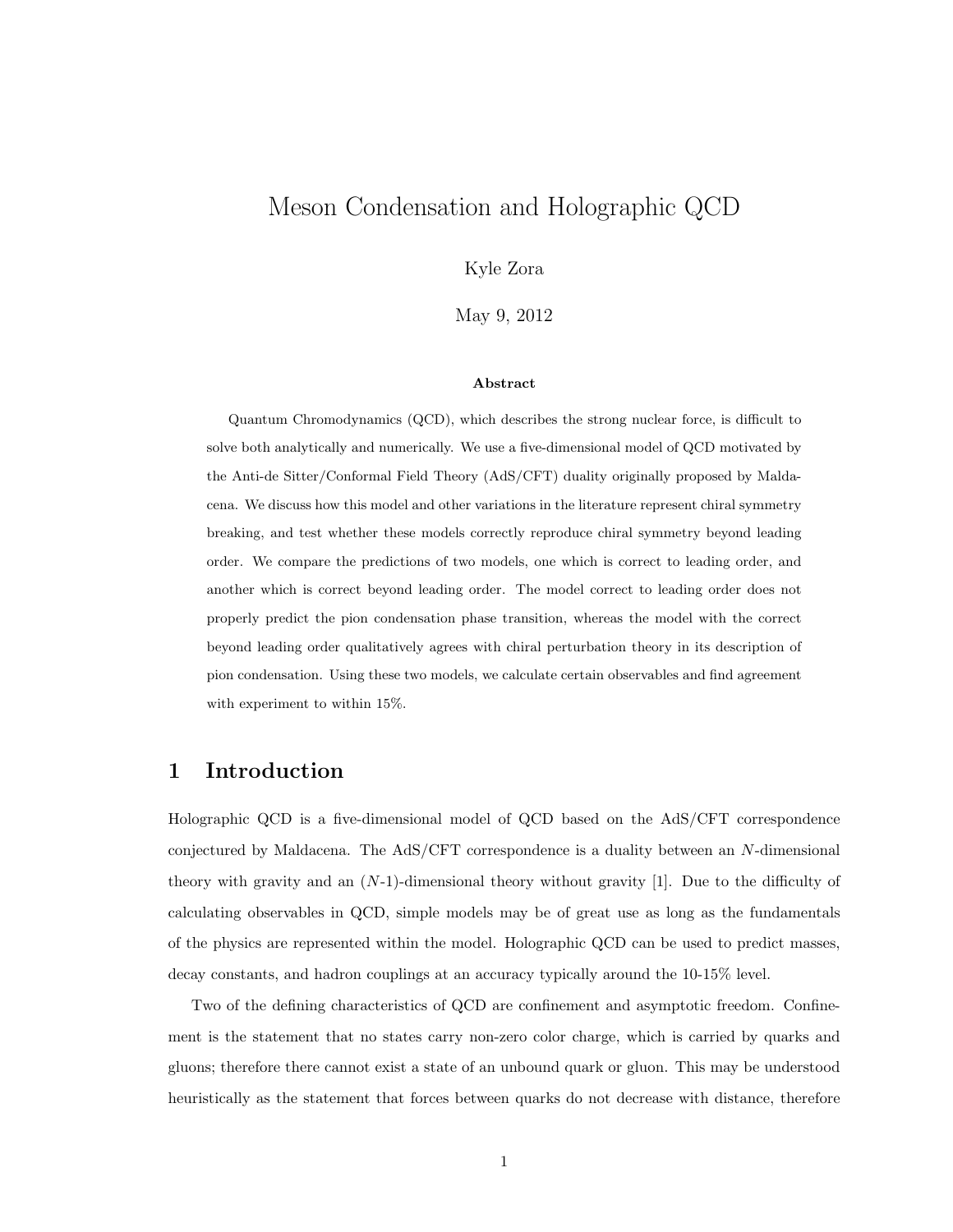once two quarks are separated by a sufficient amount, it is energetically favorable to create a quarkantiquark pair rather than moving the initial quarks further apart. Asymptotic freedom in QCD is the feature that the coupling between two quarks goes to zero at high energies or small distances. Confinement is the main motivation for these models, because it prevents the use of perturbation theory. Using AdS/CFT, it is possible to model the theory in a perturbative way, thus allowing much easier calculation.

The model proposed in Ref. [2] modeled chiral symmetry, an approximate symmetry that is broken in QCD, and included a symmetry breaking term. However, it was found in Ref. [3] that the boundary conditions in this model were inconsistent with chiral symmetry breaking beyond the leading order term. It was also found that parameterizing the expansion of a scalar field in the model differently with the same boundary conditions would result in the correct representation of chiral symmetry breaking. The initial goal of this project was to investigate the consequences of the field redefinition. This was an extension of the work done by Ron Wilcox, a member of the class of 2011 whose honors project focused on the same model. Wilcox considered the Gell-Mann - Oakes - Renner (GOR) relation:

$$
m_{\pi}^2 f_{\pi}^2 = (m_u + m_d) \langle q \bar{q} \rangle = 2m_q \sigma, \tag{1}
$$

where  $m_{\pi}$  is the mass of the pion,  $f_{\pi}$  is the pion decay constant, q is the quark field, and  $m_u, m_d$  are the masses of the up and down quarks, respectively. The parameter  $m_q$  is identified as the quark mass; the model assumes that  $m_q = m_u = m_d$ . The parameter  $\sigma = \langle q\bar{q}\rangle$  is the chiral condensate. This relation should hold when  $\sigma$  is complex, according to chiral perturbation theory ( $\chi PT$ ), but it did not in the model. The result Wilcox found was:

$$
m_{\pi}^{2} f_{\pi}^{2} \ln\left(\frac{\sigma}{\sigma*}\right) = 2m_{q}(\sigma - \sigma*),\tag{2}
$$

which reduces to eq. (1) when  $\sigma$  is real [4]. The chiral condensate is real, but in  $\chi PT$ , it is simply a parameter which is not a priori restricted to be real.

From the model, it is possible to predict the details of the pion condensation phase transition. Using the isospin chemical potential  $\mu_I$ , the model predicts that when  $m_\pi < |\mu_I|$ , a pion condensate forms [5]. However, the model does not correctly identify the order of the phase transition.  $\chi$ PT predicts a second-order transition whereas the model predicts a first-order transition. Once the representation of chiral symmetry breaking was corrected, it was shown that the pion phase transition predicted by the model was qualitatively the same as that predicted by  $\chi PT$  [5].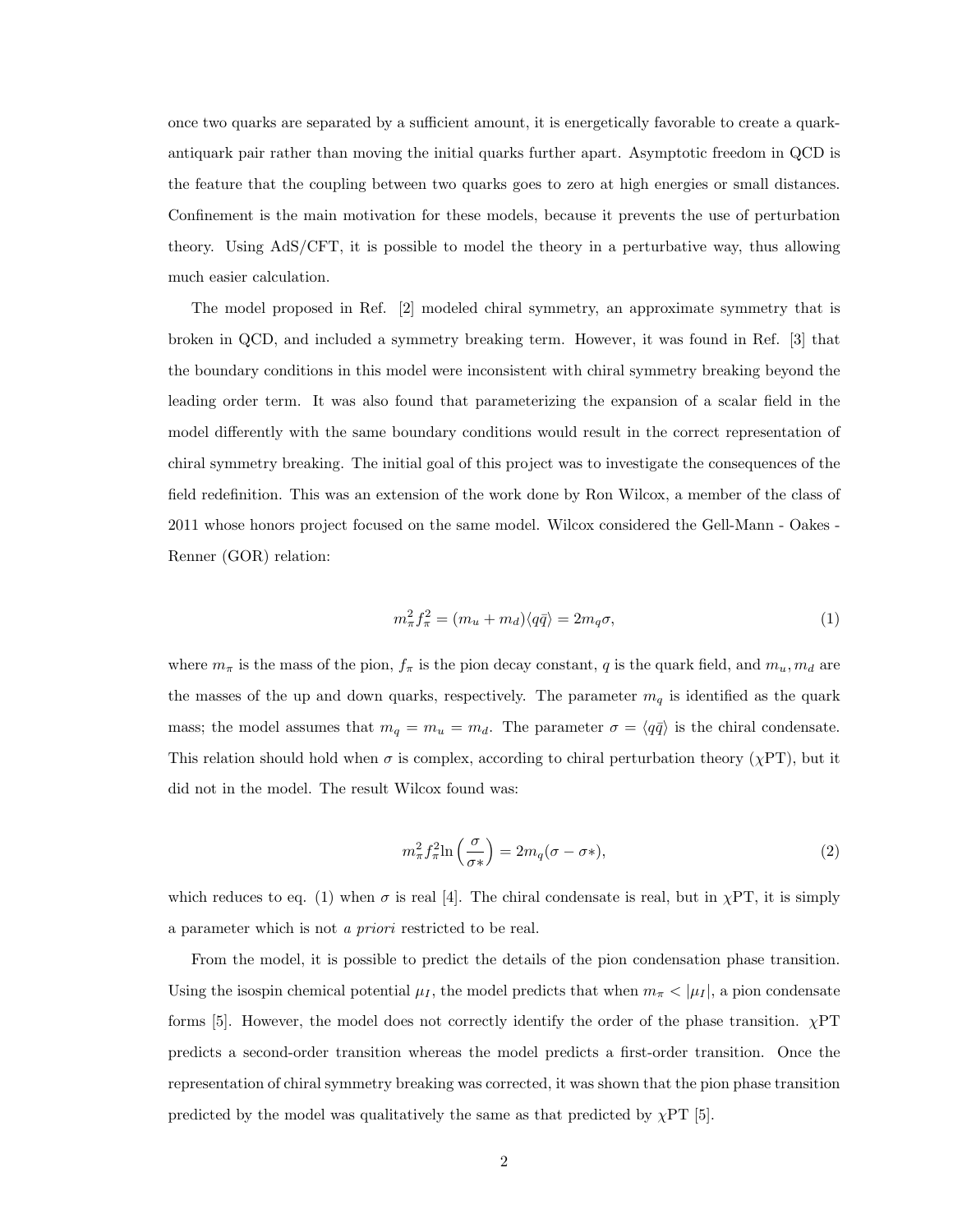While investigating the consequence of the field redefinition, it became relevant how similar holographic models included chiral symmetry breaking. Models with different gauge choices also claimed to have the correct representation of chiral symmetry breaking. The purpose of this project became to investigate similar models and see what could be learned from how others treated chiral symmetry. In particular, we focused on the models presented in Refs. [6] and [7].

### 2 Holographic QCD

This discussion will cover 4 different models. The first two are the "old" and "new" models, i.e. the initial model discussed in Ref. [2] as the "old" and the model with the corrected chiral symmetry breaking from Ref. [3] as the "new" model. The latter two models are those discussed by Da Rold and Pomerol in Ref. [6] and by Domenech, Panico, and Wulzer in Ref. [7]. Since these models share certain characteristics, we will first discuss the commonalities between the models, then discuss each individually.

#### 2.1 Characteristics of the models

Holographic QCD is a five-dimensional model. All fields are functions of the four-vector  $x$  and a coordinate z. The four-vector x is defined such that  $x_0$  is the time coordinate and  $x_{1,2,3} = \vec{x}_{1,2,3}$ . The coordinate z is restricted  $0 < z \leq z_m$ , where  $z_m$  is a parameter of the confining scale for QCD, referred to as the infrared (IR) boundary. The exact value of  $z_m$  will be fixed in each model. The lower bound for z is the ultraviolet (UV) boundary  $\epsilon$ , which is an arbitrarily small number generally considered in the limit  $\epsilon \to 0$ . We use Einstein summation convention, so that common upper and lower indices are summed over:

$$
A^N B_N = \sum_N A^N B_N,\tag{3}
$$

All Greek indices are indices over  $0, 1, 2, 3$ . Indices represented by capital Latin letters cover  $0, 1, 2, 3, z$ . Indices are lowered with the metric  $g_{MN}$  and raised by its inverse,  $g^{MN}$ :

$$
A_N = g_{MN}A^M; A^N = g^{MN}A_M,
$$
\n<sup>(4)</sup>

The metric  $g_{MN}$  in the models is: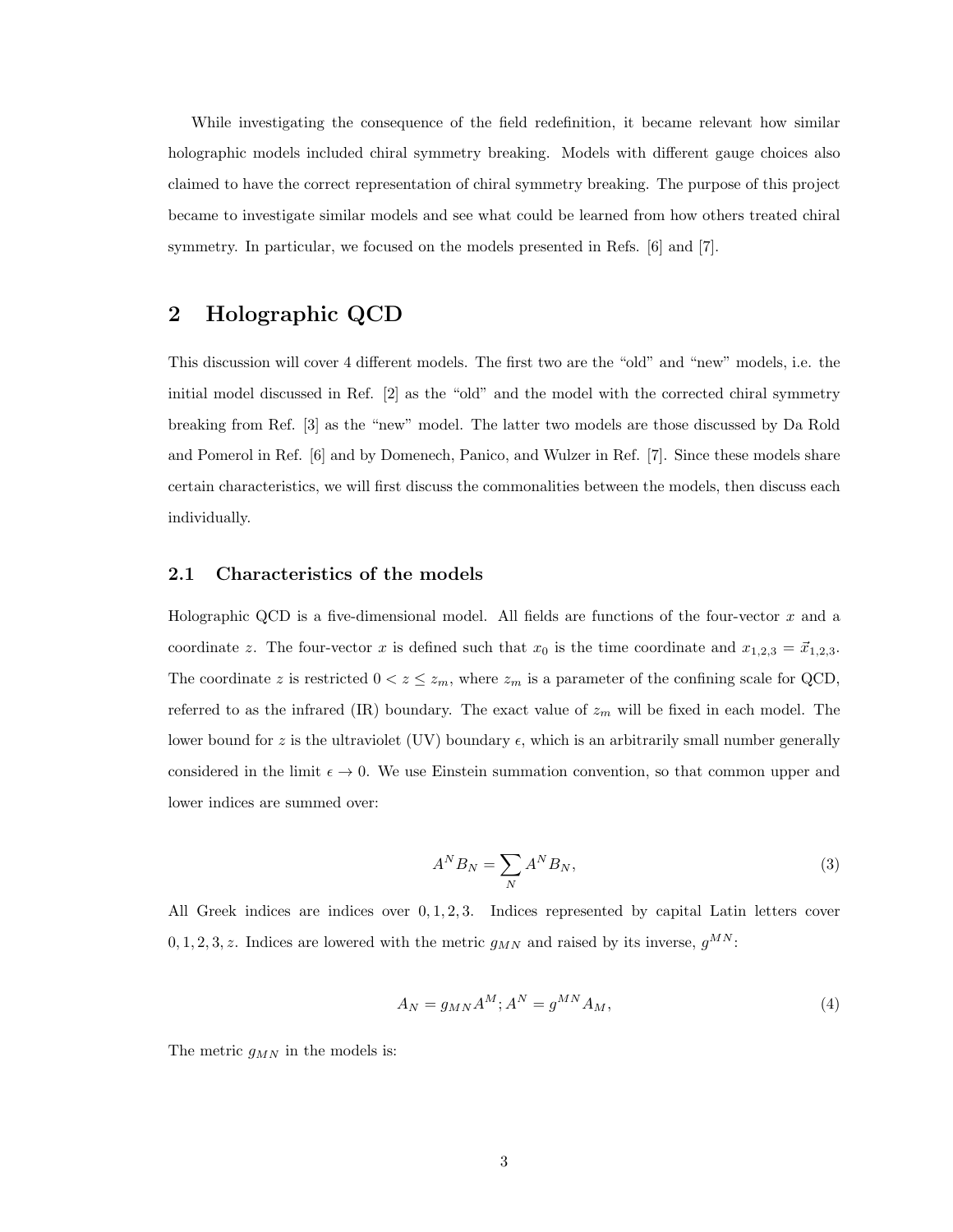$$
g_{MN} = \frac{R^2}{z^2} \begin{bmatrix} 1 & 0 & 0 & 0 & 0 \\ 0 & -1 & 0 & 0 & 0 \\ 0 & 0 & -1 & 0 & 0 \\ 0 & 0 & 0 & -1 & 0 \\ 0 & 0 & 0 & 0 & -1 \end{bmatrix},
$$
(5)

where  $R$  is the AdS curvature. The models we will be dealing with include fields  $X$ , a scalar field, and  $A_R^M$  and  $A_L^M$ , vector fields coupling to currents of right- and left-handed quarks, respectively.  $A_R^M$  and  $A_L^M$  are defined in terms of the generators of  $SU(2)$ , such that:

$$
A_{R,L}^M = (A_{R,L}^M)^a \frac{\sigma^a}{2} \tag{6}
$$

Where the  $\sigma^a$  are the Pauli sigma matrices, and  $a \in \{1,2,3\}$  is a gauge index. It is sometimes convenient to define vector fields  $A^M$  and  $V^M$ , respectively the axial vector and vector fields, as follows:

$$
A^M = \frac{A_L^M - A_R^M}{2},\tag{7}
$$

$$
V^M = \frac{A_L^M + A_R^M}{2},\tag{8}
$$

The models considered herein are hard-wall models, meaning that the boundaries in the fifth dimension are at fixed values of the coordinate z. As a result, the masses of heavy particles predicted by the models are proportional to  $n^2$ , for some integer n. An analogy to this is the problem of the particle-in-a-box of quantum mechanics. However, in QCD, rest frame masses grow as radial quantum number n, not as  $n^2$ . Thus hard-wall models are effective for low energy particles, but are not accurate at higher energies. As a result, the models consider low-energy bosons.

### 2.2 The "old" model

The action of the model can be written as follows:

$$
S = \int d^5x \sqrt{|g|} \text{Tr} \left\{ |DX|^2 + 3|X|^2 - \frac{1}{4g_5^2} (F_L^2 + F_R^2) \right\},\tag{9}
$$

where g is the determinant of  $g_{MN}$ , X is a scalar field,  $D_M$  is the covariant derivative  $D_M X =$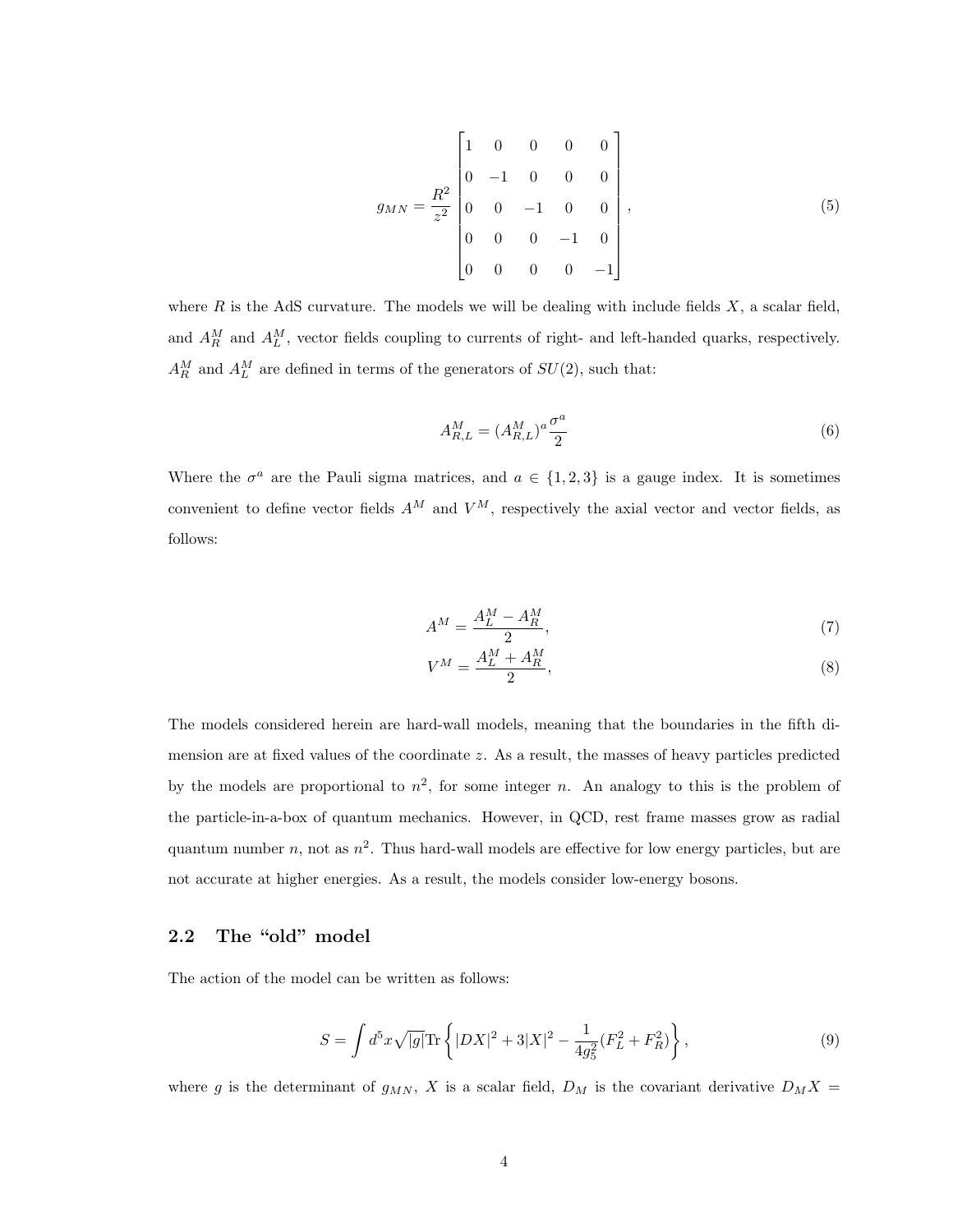$\partial_M X - iA_{LM}X + iXA_{RM}, F_{L,R}^2 = (F_{L,R})_{MN}(F_{L,R})^{MN}, |DX|^2 = (D_M X^{\dagger})(D^M X)$ , and  $F_{MN} =$  $\partial_M A_N - \partial_N A_M - i[A_M, A_N]$ . There is a degree of gauge freedom, so  $A_{Lz}$ ,  $A_{Rz}$  are both set to 0. The parameter  $g_5^2$  is found to be  $\frac{12\pi^2}{N_c}$  $\frac{2\pi^2}{N_c}$ , where  $N_c = 3$  is the number of colors in QCD. The AdS curvature  $R$  is set to 1 for simplicity [2].

Substituting A and V according to eqs. (7) and (8) for  $A_L$  and  $A_R$  in eq. (9) yields the following, to second order in the fields:

$$
S = \int d^5 x \sqrt{|g|} \text{Tr} \left\{ |DX|^2 + 3|X|^2 - \frac{1}{4g_5^2} (F_A^2 + F_V^2) \right\},\tag{10}
$$

where now  $D_{\mu}X = \partial_{\mu}X + i[V_{\mu}, X] - i\{A_{\mu}, X\}.$ 

The background solution for X is  $\langle X \rangle = \frac{1}{2}M_qz + \frac{1}{2}\Sigma z^3$ . The matrices  $\Sigma$ ,  $M_q$  are assumed to be  $m_q 1, \sigma 1$ . Thus X is a scalar times the identity matrix. The expression for  $D_M X$  may be simplified for calculations about the background solution because the commutator must cancel.

From eq. (10), we can derive the equations of motion for the axial vector and vector fields. This yields:

$$
\partial_z \left( \frac{1}{z} \partial_z V_\mu(q, z) \right) + \frac{q^2}{z} V_\mu(q, z) = 0, \tag{11}
$$

where  $V(q, z)$  is the Fourier transform of  $V(x, z)$ :

$$
V(q,z) = \int d^4x V(x,z)e^{iq \cdot x},\qquad(12)
$$

Likewise for  $A(q, z)$ , the Fourier transform of  $A(x, z)$ , we get the following:

$$
\partial_z \left( \frac{1}{z} \partial_z A_\mu(q, z) \right) + \frac{q^2}{z} A_\mu(q, z) - \frac{g_5^2 v(z)^2}{z^3} A_\mu = 0, \tag{13}
$$

where  $v(z) = m_q z + \sigma z^3 = 2\langle X \rangle$ , where  $\langle X \rangle$  is the background solution to X. These fields are normalized such that:

$$
\int_{\epsilon}^{z_m} \frac{dz}{z} \psi(z)^2 = 1,\tag{14}
$$

where  $\psi$  is the solution to the equations of motion in eqs. (11) or (13) with boundary conditions to be specified later.

### 2.3 The "New" Model

The action and boundary conditions are the same for the new model: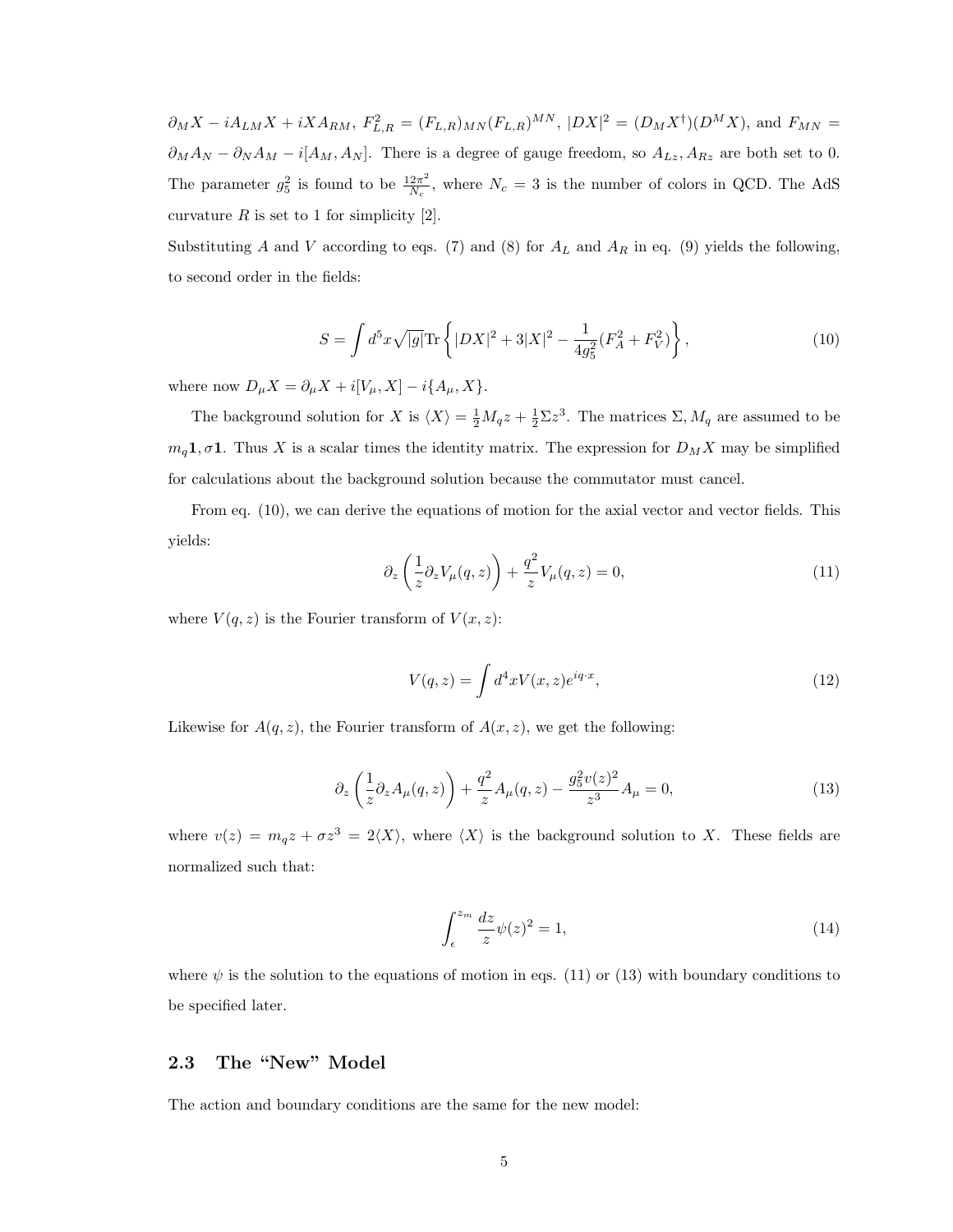$$
S = \int d^5x \sqrt{|g|} \text{Tr} \left\{ |DX|^2 + 3|X|^2 - \frac{1}{4g_5^2} (F_L^2 + F_R^2) \right\},\,
$$

We also keep the gauge choice  $A_{Rz} = A_{Lz} = 0$ . The physics is changed in this model by the parameterization of the expansion of the field X. In the old model, X was expanded about the background solution in the following way:

$$
X(x,z) = \left(\frac{1}{2}(\tilde{m}_q z + \sigma z^3) + \tilde{S}(x,z)\right)\tilde{U}(x,z),\tag{15}
$$

The new model description is, taking  $\tilde{m}_q$  to  $-2m_q$ :

$$
X(x, z) = -m_q z + \left(\frac{\sigma}{2} z^3 + S(x, z)\right) U(x, z),\tag{16}
$$

where  $S(x, z)$  is a Hermitian matrix not to be confused with the action S, the integral of  $\mathcal L$  over all space, and  $U(x, z)$  is a unitary matrix defined as  $U = e^{i\pi^a(x,z)\sigma^a}$ , where  $\pi(x, z) = \pi^a(x, z)\sigma^a$  is the pion field.  $\tilde{S}(x, z)$  and  $\tilde{U}(x, z)$  are Hermitian and unitary matrices, respectively, the tildes are used to signify that these two matrices are not necessarily the same as  $S(x, z)$  and  $U(x, z)$ . It is possible to parameterize any matrix as the product of a Hermitian matrix and a unitary matrix. Therefore with the same boundary conditions placed on  $X$ , the field would be no different. The difference between the models is that the boundary conditions on  $S(x, z)$  and  $\pi(x, z)$  differ. The boundary conditions for S and  $\pi$  are [3]:

$$
\pi(x,\epsilon) = S(x,\epsilon) = S(x,z_m) = 0,\tag{17}
$$

$$
\partial_z \pi(x, z)|_{z_m} = \frac{\tilde{m}_q}{\sigma z_m^3} \pi \tag{18}
$$

If these boundary conditions are applied equally to eqs. (16) and (17), then there are different boundary conditions on  $X$  due to the different parameterization. The boundary conditions are modified by changing  $\tilde{m}_q \to -2m_q$ , which when decomposed into the Kaluza-Klein mode  $\pi(x, z) =$  $\pi(x)\psi(z)$ , sets the IR boundary condition:

$$
\partial_z \psi(z)|_{z_m} = -\frac{2m_q}{\sigma z_m^3} \psi(z_m) \tag{19}
$$

Since the action is the same, the equation of motion for  $V(q, z)$  is unaltered. This does result in  $v(z)$ changing from  $v(z) = \tilde{m}_q z + \sigma z^3$  to  $v(z) = -2m_q z + \sigma z^3$ . Because of this, the equation of motion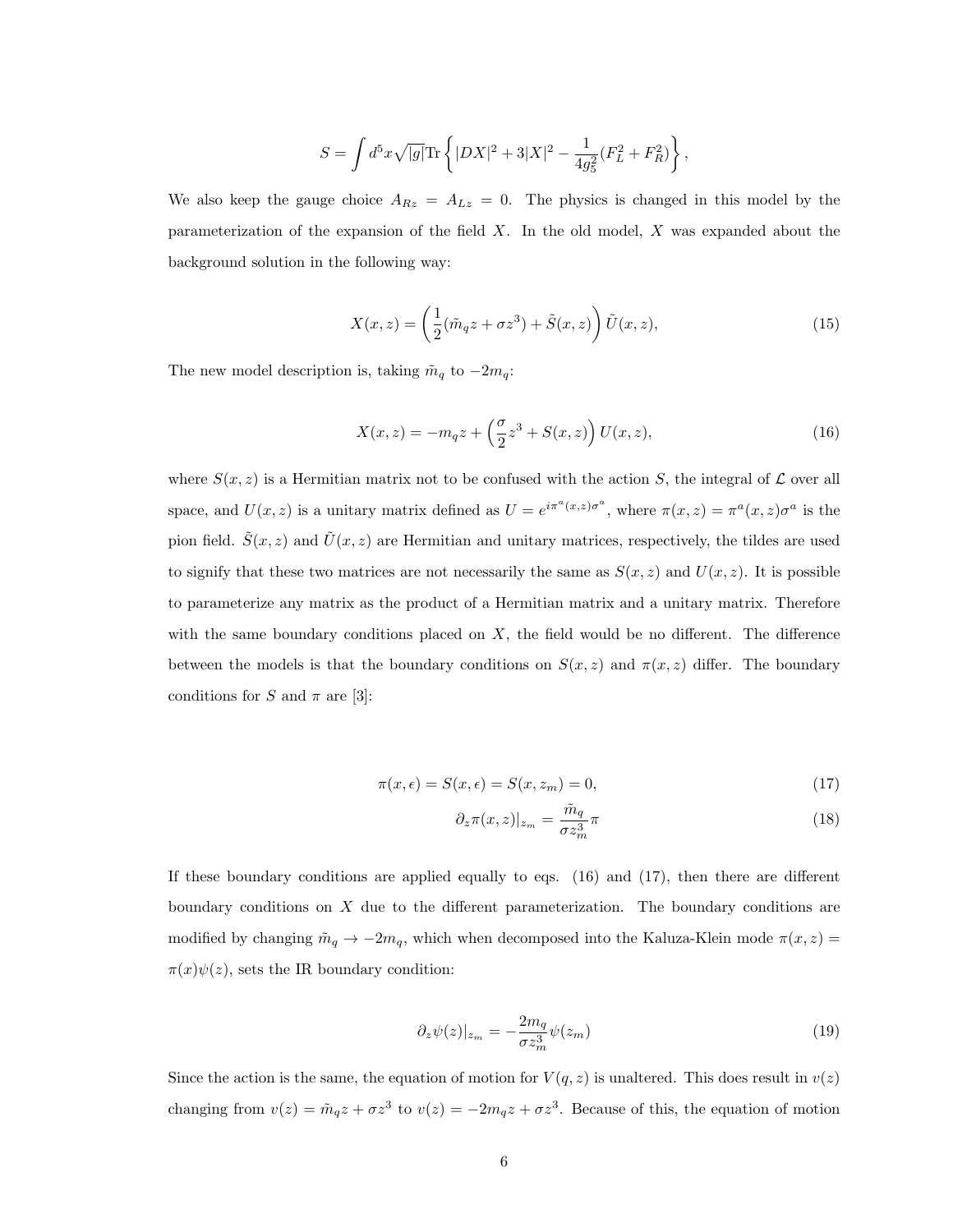for  $A(q, z)$  changes.

#### 2.4 The Model of Da Rold and Pomerol

The action in the model of Da Rold and Pomerol [6] is the same as the action in the previous models up to normalizations of the fields:

$$
S = M_5 \int d^5 x \sqrt{|g|} \text{Tr} \left\{ -\frac{1}{2} F_L^2 - \frac{1}{2} F_R^2 + |DX|^2 - M_\Phi^2 |X|^2 \right\},\tag{20}
$$

where  $M_5$  is a gauge coupling, and  $M_{\Phi}^2 = \frac{3}{R^2}$  is a parameter of the model, where R is the AdS curvature, and as before  $D_M X = \partial_M X + iA_{LM}X - iXA_{RM}$ , and  $A_L, A_R$  are the vector fields coupled to currents of left- and right-handed quarks. The definitions for A and V used by Da Rold and Pomerol differ by a factor of  $\sqrt{2}$  from the previously established definitions, but that has been accounted for in the following equations. Da Rold and Pomerol make a more complicated gauge choice, by adding the gauge fixing term to the Lagrangian [6]:

$$
\mathcal{L}_{gf}^{V} = -\frac{2M_5 a(z)}{\xi_V} \text{Tr} \left[ \partial_{\mu} V_{\mu} - \frac{\xi_V}{a(z)} \partial_z (a(z)V_z) \right]^2, \tag{21}
$$

$$
\mathcal{L}_{gf}^{A} = -\frac{2M_{5}a(z)}{\xi_{A}} \text{Tr} \left[ \partial_{\mu} A_{\mu} - \frac{\xi_{A}}{a(z)} \partial_{z} (a(z)A_{z}) - \xi_{A} a^{2}(z) v(z) \pi(x, z) \right]^{2}, \qquad (22)
$$

where  $\xi_{A,V}$  are arbitrary parameters used to set the gauge and  $\pi(x, z)$  is the pion field. The gauge is set by taking  $\xi_{A,V} \to \infty$ , thus forcing the terms of order  $\xi$  to go to zero. Therefore the gauge is:

$$
\partial_z(a(z)V_z) = 0,\t\t(23)
$$

$$
\pi(x,z) = -\frac{1}{a^3(z)v(z)} \partial_z(a(z)A_z),\tag{24}
$$

Plugging these equations into the gauge fixing terms in eqs. (22) and (23) cancels the terms of zeroth and first order in  $\xi$  in the gauge fixing term, leaving a term proportional to  $\xi^{-1}$ , which does not contribute in the limit  $\xi_{A,V} \to \infty$ . Thus these gauge fixing terms may be added to the Lagrangian to set the gauge, without changing the physics within the original Lagrangian.

#### 2.5 The Model of Domenech, Panico and Wulzer

The action for the scalar field  $X$  is as follows [7]: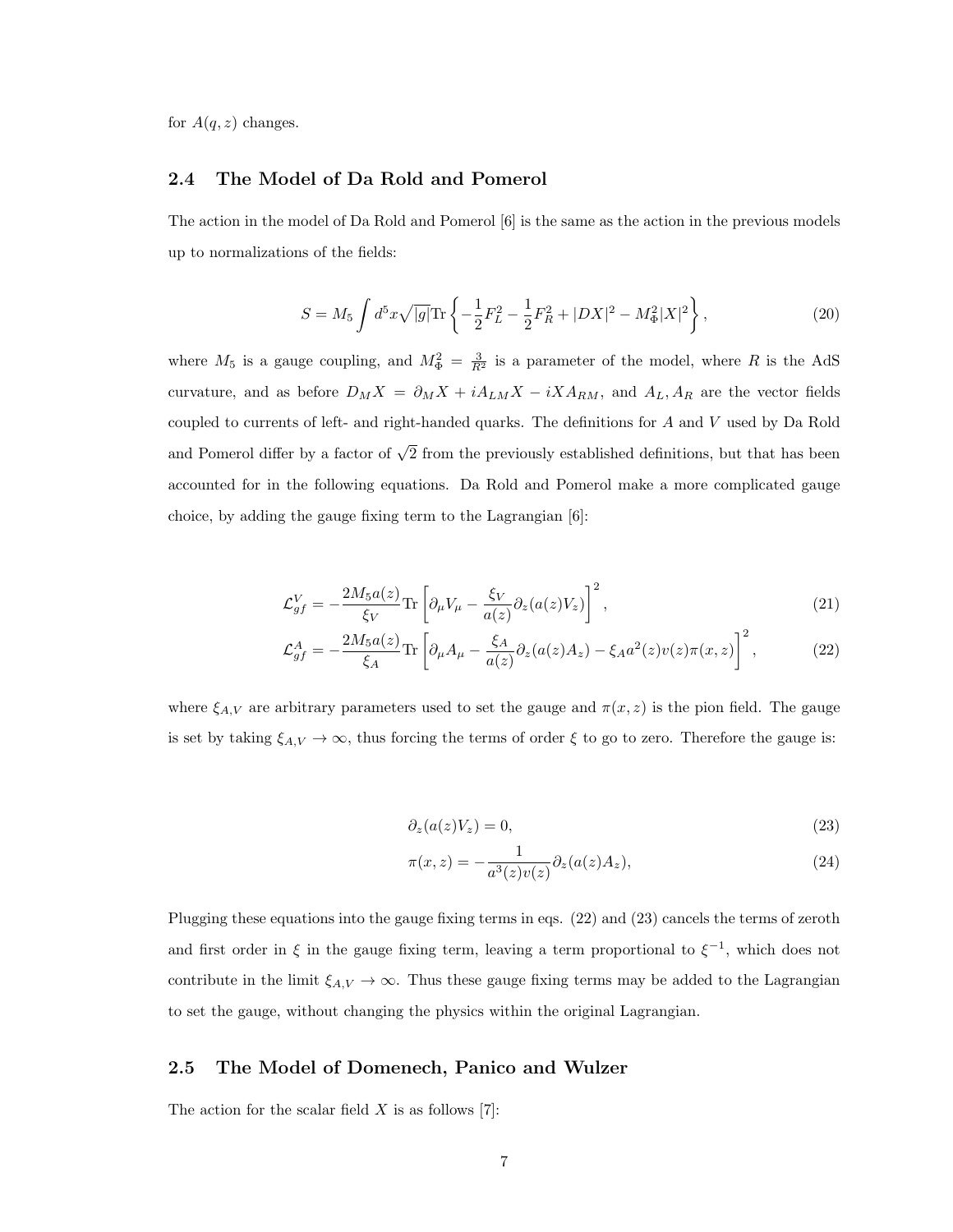$$
S_X = M_5 \int d^5 x a^3(z) \left\{ \text{Tr} |DX|^2 - a^2(z) M_{bulk}^2 \text{Tr} |X|^2 \right\},\tag{25}
$$

where  $M_{bulk}^2$  is a parameter of the model and  $M_5$  is the gauge coupling. In this model [7], they choose the same gauge as in the previous section, with the same gauge fixing term:

$$
\begin{split} \mathcal{L}^V_{gf} &= -\frac{2M_5a(z)}{\xi_V} \text{Tr}\left[\partial_\mu V^\mu - \frac{\xi_V}{a(z)}\partial_z(a(z)V_z)\right]^2, \\ \mathcal{L}^A_{gf} &= -\frac{2M_5a(z)}{\xi_A} \text{Tr}\left[\partial_\mu A^\mu - \frac{\xi_A}{a(z)}\partial_z(a(z)A_z) - \xi_A a^2(z)v(z)\pi(x,z)\right]^2, \end{split}
$$

where once again  $\xi_{V,A}$  are arbitrary parameters used to fix the gauge,  $v(z)$  is the vacuum expectation value of the scalar field, and  $\pi(x, z)$  is the pion field. Again taking  $\xi_{A,V} \to \infty$  sets the gauge:

$$
\partial_z(a(z)V_z) = 0,
$$
  

$$
\pi(x, z) = -\frac{1}{a^3(z)v(z)} \partial_z(a(z)A_z),
$$

### 3 Chiral Symmetry Breaking in the Models

Chiral symmetry is a symmetry in which quark fields charged under  $SU(2)_L$ , i.e. left-handed fields, transform as:

$$
q_L \to U_L q_L, \tag{26}
$$

where  $U_L$  is a unitary matrix. Those fields charged under  $SU(2)_R$ , i.e. right-handed fields, transform as:

$$
\bar{q}_R \to \bar{q}_R U_R^{\dagger},\tag{27}
$$

where  ${\cal U}_{\cal R}$  is a unitary matrix. The scalar field  $X$  transforms as follows:

$$
X \to U_L X U_R^{\dagger}, \tag{28}
$$

This implies that the unitary matrix  $U$  with which we expand about the vacuum expectation value of X transforms in the same way. The chiral symmetry is explicitly broken in the chiral Lagrangian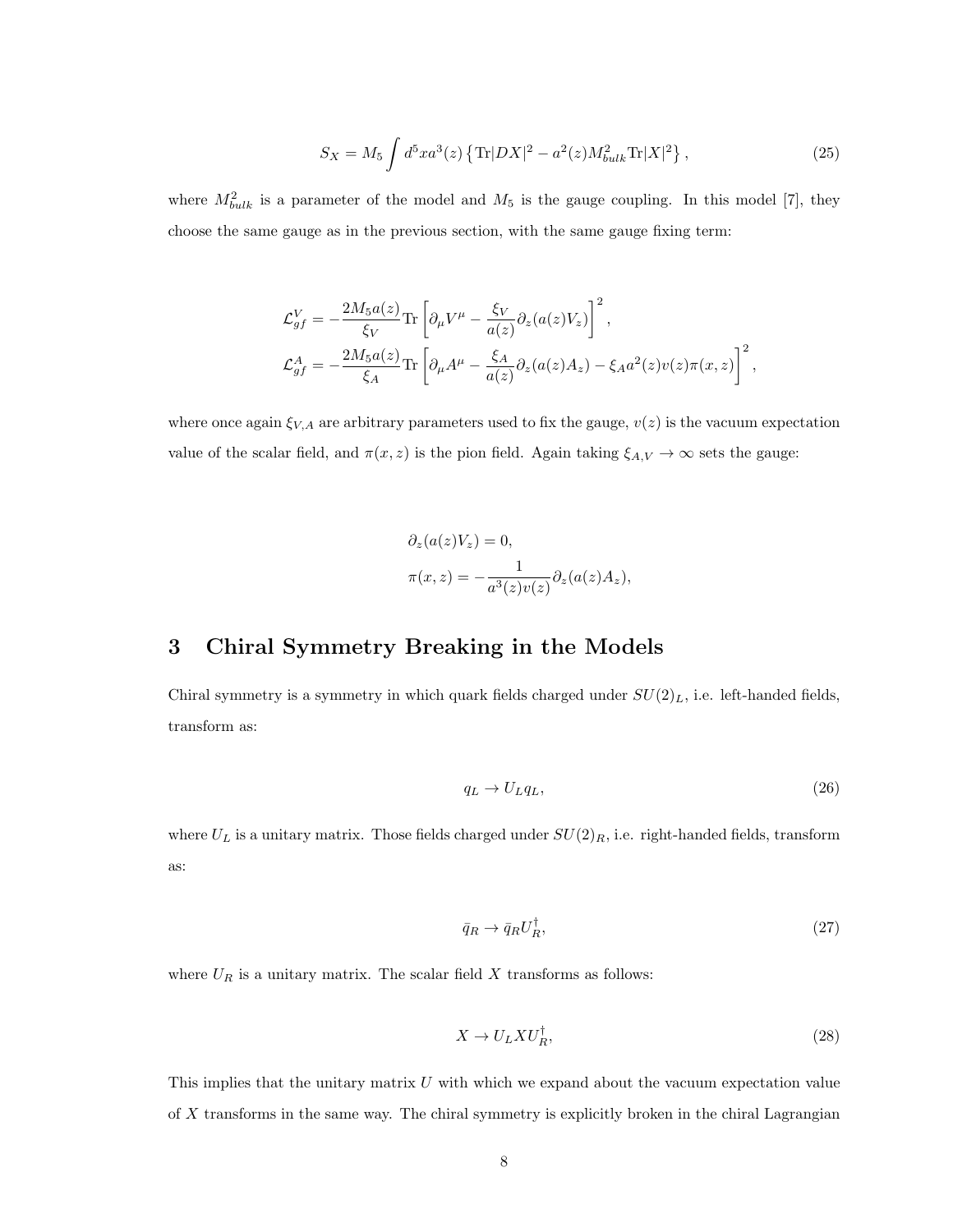by a term proportional to:

$$
\text{Tr}[U M_q^\dagger + M_q U^\dagger],\tag{29}
$$

The term inside the trace transforms like:

$$
UM_q^{\dagger} + M_q U^{\dagger} \to U_L U U_R^{\dagger} M_q^{\dagger} + M_q U_R U^{\dagger} U_L^{\dagger} \neq U_L (U M_q^{\dagger} + M_q U^{\dagger}) U_R^{\dagger},\tag{30}
$$

Since this term is not invariant under chiral symmetry, except for the case  $U_L = U_R$ , the chiral symmetry is broken. The matrix  $U = e^{i\pi^a \sigma^a}$  contains terms of all orders in the pion field  $\pi$ , therefore chiral symmetry is broken beyond the leading order in the pion field. Since  $M_q$  multiplies this term, we say that a non-zero quark mass explicitly breaks the chiral symmetry.

#### 3.1 The Pion and Goldstone's Theorem

Goldstone's theorem states, in its relativistic form, that when there is an exact symmetry which is spontaneously broken, then there is a corresponding massless particle [8]. When there is an approximate symmetry that is broken, there is a low-mass particle corresponding to the symmetry. This particle is the Goldstone boson corresponding to the field. Since chiral symmetry is an approximate symmetry, when it is broken, there is a low-mass particle. For chiral symmetry, this particle is the pion.

#### 3.2 Chiral Symmetry Breaking in the "Old" Model

Taking the scalar field action from eq.  $(10)$  and substituting in the expansion for X from eq.  $(16)$ , perturbing only U about  $\langle X \rangle$  with  $S(x, z) = 0$ , which is possible because to second order S decouples from the other fields, we get:

$$
S \supset \int d^5x \sqrt{|g|} \text{Tr}\left\{ \left| D\left[\frac{1}{2}(m_q z + \sigma z^3)U(x, z)\right] \right|^2 + 3\left| \frac{1}{2}(m_q z + \sigma z^3)U(x, z)\right|^2 \right\},\tag{31}
$$

Since U is unitary, the  $|X|^2$  term looks like the following:

$$
|X|^2 = \frac{1}{2}(m_q z + \sigma z^3)U(x, z)U^{\dagger}(x, z)\frac{1}{2}(m_q z + \sigma z^3)^{\dagger} = \frac{1}{4}|m_q z + \sigma z^3|^2,
$$
\n(32)

Therefore this cannot contribute to chiral symmetry breaking because it lacks any factors of  $\pi(x, z)$ . Let us now consider the  $|DX|^2$  term: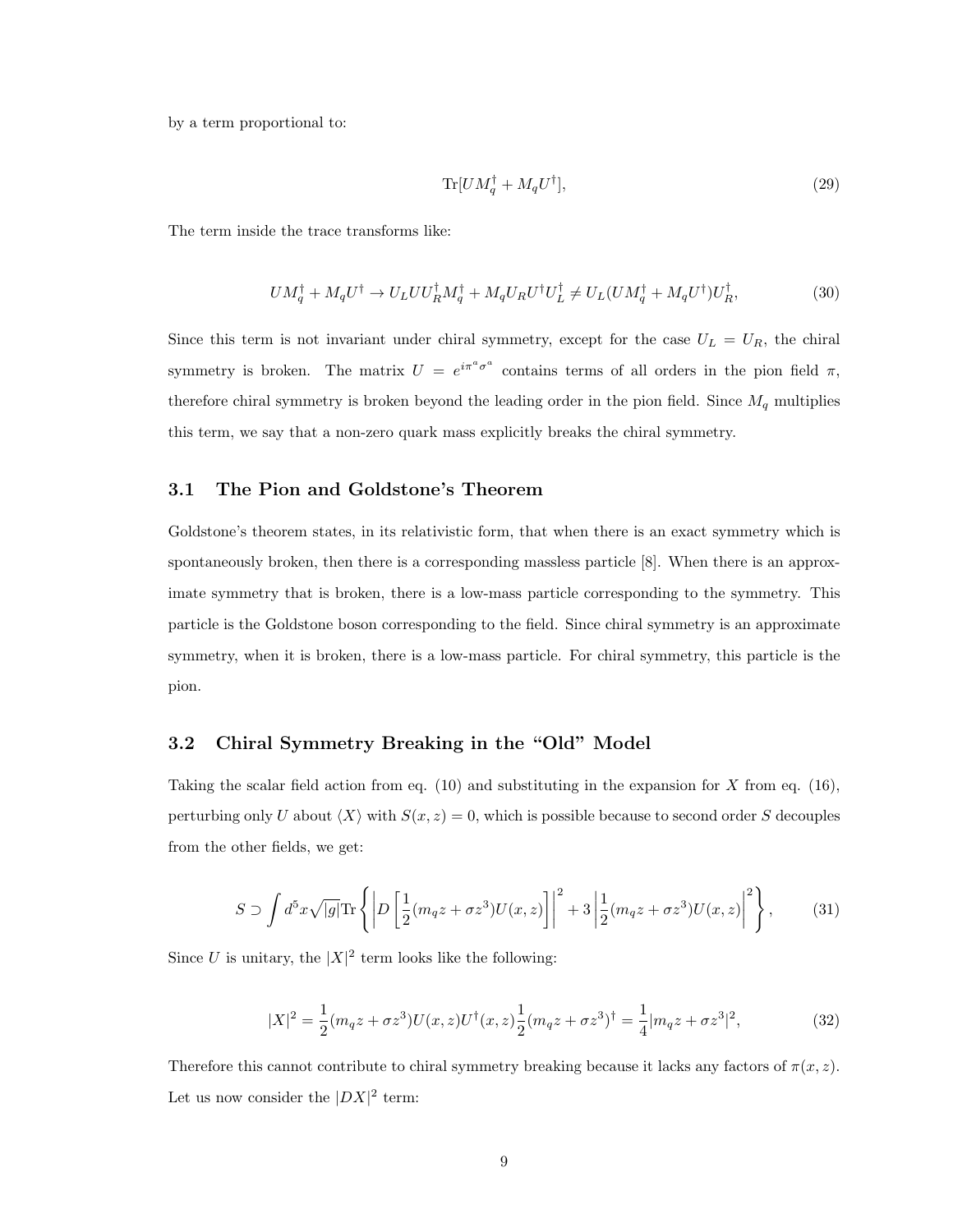$$
|DX|^2 = D_M \left[\frac{1}{2}(m_q z + \sigma z^3)U(x,z)\right] \left(D^M \left[\frac{1}{2}(m_q z + \sigma z^3)U(x,z)\right]\right)^{\dagger},\tag{33}
$$

If we substitute the Kaluza-Klein mode of the pion field  $\pi(x, z) = \pi(x)\psi(z)$  and turn off the coupling  $g_5^2$ , effectively driving the fields  $A, V$  to zero so that we may replace  $D_M X$  with  $\partial_M X$ , then we get the following:

$$
|DX|^2 = \frac{1}{4}|m_q z + \sigma z^3|^2 \partial_\mu [U(x, z)] \partial^\mu [U^\dagger (x, z)]
$$
  

$$
-\frac{1}{4} \partial_z [(m_q z + \sigma z^3) U(x, z)] \frac{1}{z^2} \partial_z [U^\dagger (x, z) (m_q z + \sigma z^3)^\dagger],
$$
(34)

where  $\partial^z$  has the index lowered with  $g_{zz} = -\frac{1}{z^2}$ . Next we take the derivatives:

$$
\partial_{\mu} U(x, z) = i\pi^{a'}(x)\psi(z)\sigma^{a}U(x, z), \qquad (35)
$$

$$
\partial_z U(x, z) = i\pi^a(x)\psi'(z)\sigma^a U(x, z), \qquad (36)
$$

Since the  $\sigma$  matrices have the property  $\text{Tr}(\sigma^a \sigma^b) = 2\delta_b^a$ , we have  $\text{Tr}(\pi^a \sigma^a \sigma^b \pi^b) = \text{Tr}(\pi^a \pi^a)$ , summing over  $a, b \in \{1, 2, 3\}$ . Thus, considering only the terms with a nonzero trace:

$$
|DX|^2 = \frac{1}{4} |(m_q z + \sigma z^3) \psi(z)|^2 \partial_\mu \pi^a(x) \partial^\mu \pi^a(x)
$$
  
 
$$
-\frac{1}{4z^2} [(m_q + 3\sigma z^2)U(x, z) + i(m_q z + \sigma z^3) \pi^a(x) \psi'(z) \sigma^a U(x, z)]
$$
  
 
$$
\cdot [U^{\dagger}(x, z)(m_q + 3\sigma z^2)^{\dagger} - iU^{\dagger}(x, z) \sigma^a \psi'(z) \pi^a(x) (m_q z + \sigma z^3)^{\dagger}], \qquad (37)
$$

Assuming  $m_q$ ,  $\sigma$  real, this is:

$$
|DX|^2 = \frac{1}{4} \left[ v^2(z)\psi^2(z)\partial_\mu \pi^a(x)\partial^\mu \pi^a(x) - \frac{1}{z^2} \left[ \left( m_q + 3\sigma z^2 \right)^2 + v^2(z) (\pi^a(x))^2 \psi'^2(z) \right] \right],\tag{38}
$$

The term  $v^2(z) (\pi^a(x))^2 \psi^{\prime\prime}(z)$  breaks chiral symmetry, but it is only to second order in the pion field. For chiral symmetry to be correctly represented, we must have the correct pattern of chiral symmetry breaking beyond the leading order. Thus we must either change the boundary conditions, e.g. choose a non-zero  $S(x, z)$ , or change the expansion of X about the vacuum expectation value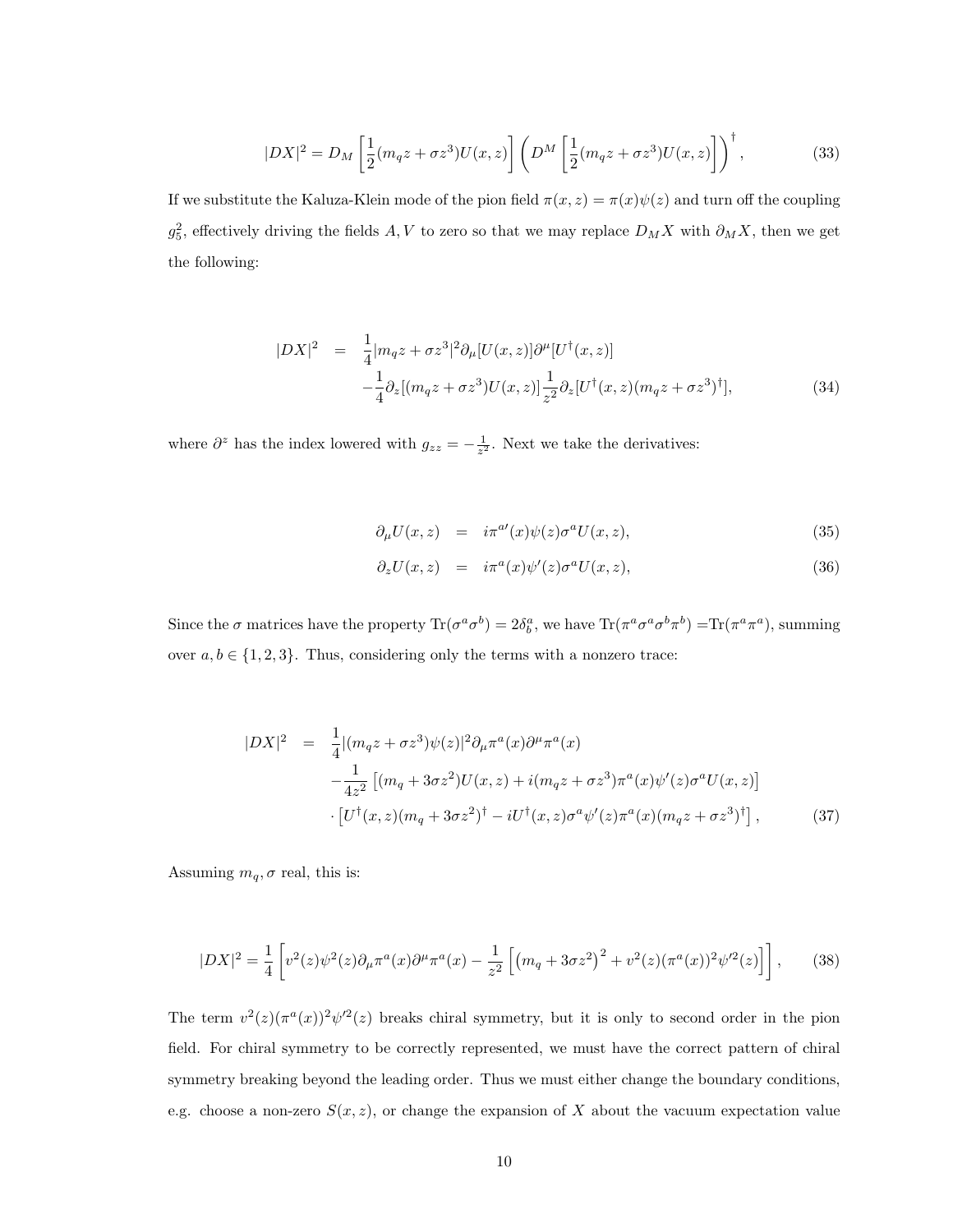### 3.3 Chiral Symmetry Breaking in the "New" Model

[3].

Changing the boundary conditions in the old model results in complicated non-linear boundary conditions [3]. Thus it is easier to re-parameterize the field  $X$  as in eq. (17) with boundary conditions given in eqs.  $(18)$ ,  $(19)$ , and  $(20)$ . The action is the same as in eq.  $(10)$ , and as before we will ignore the terms that do not include the scalar field, so we are left with a term proportional to  $|X|^2$  and a term proportional to  $|DX|^2$ . Let us first consider the  $|X|^2$  term, once again keeping  $S(x, z) = 0$ :

$$
|X|^2 = \left[m_q z + \frac{\sigma}{2} z^3 U(x, z)\right] \left[m_q^{\dagger} z + \frac{U^{\dagger}(x, z)\sigma^{\dagger}}{2} z^3\right]
$$
  

$$
= m_q^2 z^2 + \frac{\sigma^2}{4} z^6 + \frac{z^4}{2} \left[m_q U^{\dagger}(x, z)\sigma^{\dagger} + \sigma U(x, z)m_q^{\dagger}\right],
$$
(39)

Since  $\sigma$  is real and proportional to 1, we can rewrite the last term:

$$
|X|^2 \supset \frac{\sigma z^4}{2} [m_q U^{\dagger} + U m_q^{\dagger}], \tag{40}
$$

To ensure that the chiral symmetry breaking term does not cancel with another term within the Lagrangian, we will now look at the  $|DX|^2$  term, keeping the assumptions from the previous section in place so that  $D_M = \partial_M$ 

$$
|DX|^2 = \partial_{\mu} \left[ m_q z + \frac{\sigma}{2} z^3 U(x, z) \right] \left[ \partial^{\mu} \left( m_q z + \frac{\sigma}{2} z^3 U(x, z) \right) \right]^{\dagger} - \frac{1}{z^2} \partial_z \left[ m_q z + \frac{\sigma}{2} z^3 U(x, z) \right] \left[ \partial_z \left( m_q z + \frac{\sigma}{2} z^3 U(x, z) \right) \right]^{\dagger},
$$
(41)

where once again  $\partial^z$  has the index lowered with  $g_{zz}$ . Using eqs. (36) and (37) we obtain:

$$
|DX|^2 = \frac{|\sigma|^2}{4} z^6 [i\partial_\mu \pi^a(x)\psi(z)\sigma^a U(x,z)] [-iU^\dagger(x,z)\sigma^b \psi(z)\partial^\mu \pi^b(x)]
$$
  

$$
-\frac{1}{z^2} \left[ m_q + \frac{3\sigma}{2} z^2 U(x,z) + \frac{i\sigma}{2} z^3 \pi^a(x)\psi'(z)\sigma^a U(x,z) \right]
$$
  

$$
\cdot \left[ m_q^\dagger + U^\dagger(x,z) \frac{3\sigma^\dagger}{2} z^2 - iU^\dagger(x,z)\sigma^b \psi'(z)\pi^b(x) \frac{\sigma^\dagger}{2} \right],
$$
 (42)

Expanding and simplifying with  $\text{Tr}(\sigma^a \sigma^b) = 2\delta_b^a$ , we have:

11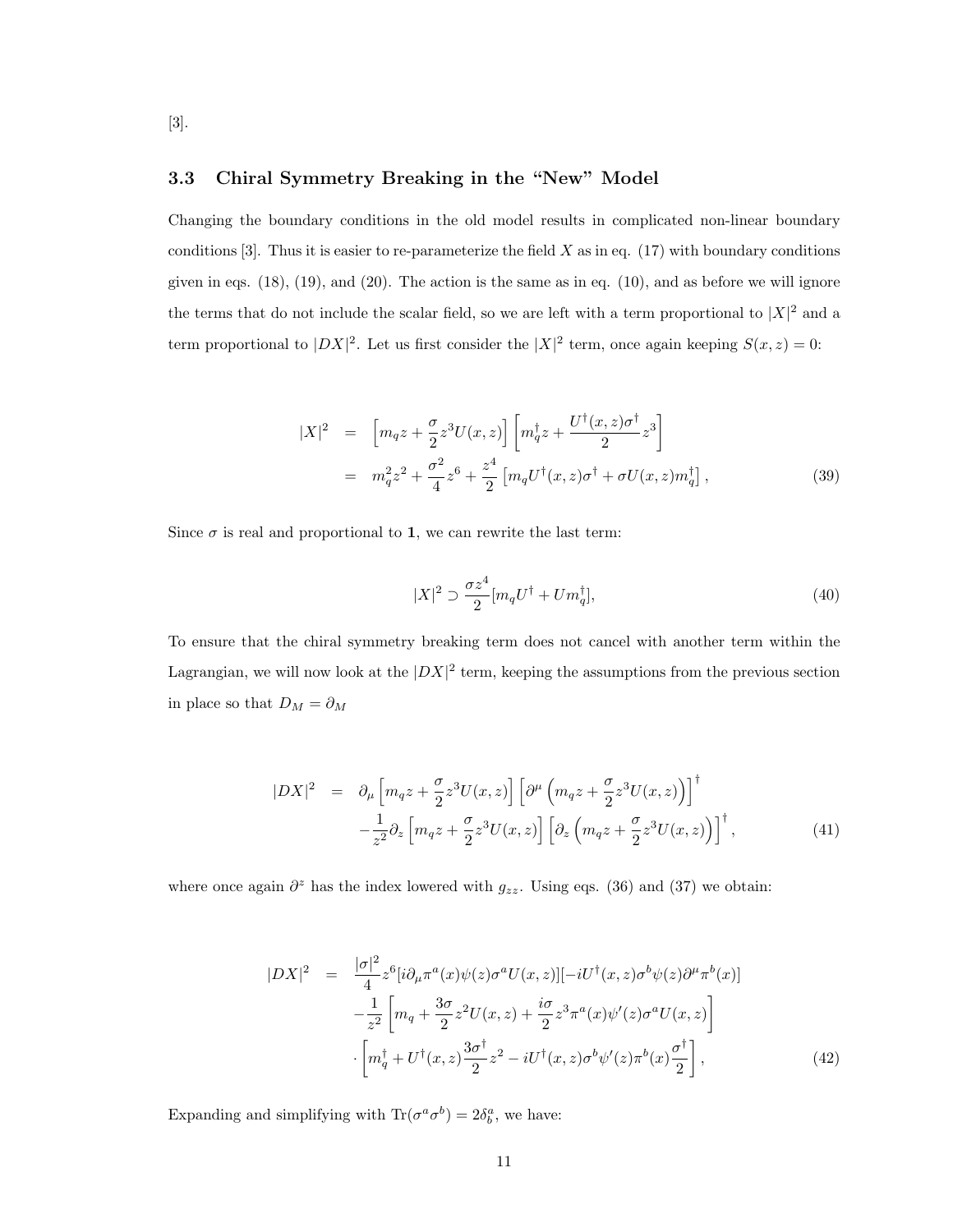$$
|DX|^2 = \frac{|\sigma|^2 \psi^2(z)}{4} z^6 \partial_\mu \pi^a(x) \partial^\mu \pi^a(x)
$$
  

$$
-\frac{|m_q|^2}{z^2} - \frac{9|\sigma|^2}{4} z^2 - \frac{|\sigma|^2 \psi'^2(z)}{4} \pi^a(x) \pi^a(x)
$$
  

$$
-\frac{m_q \sigma^{\dagger}}{2z^2} \left( U^{\dagger}(x, z) 3z^2 - iU^{\dagger}(x, z) \sigma^b \psi'(z) \pi^b(x) \right)
$$
  

$$
- \left(3z^2 U(x, z) + iz^3 \pi^a(x) \psi'(z) \sigma^a U(x, z) \right) \frac{m_q^{\dagger} \sigma}{2z^2},
$$
(43)

Any additional terms cancel as long as  $\pi(x), \psi(z)$  are real. We may neglect the terms with  $\sigma^a$ remaining since the trace of the sigma matrices is zero, and we will be taking the trace in the Lagrangian. Choosing  $\sigma$  real and proportional to 1, we are left with:

$$
|DX|^2 = \frac{|\sigma|^2 \psi^2(z)}{4} z^6 \partial_\mu \pi^a(x) \partial^\mu \pi^a(x) - \frac{|m_q|^2}{z^2} - \frac{9|\sigma|^2}{4} z^2 - \frac{|\sigma|^2 \psi'^2(z)}{4} \pi^a(x) \pi^a(x) -\frac{3\sigma}{2} \left[ m_q U^\dagger(x, z) + U(x, z) m_q^\dagger \right],
$$
\n(44)

Plugging the terms that contain the pattern of chiral symmetry breaking into the action, we get:

$$
S \supset \int d^5x \sqrt{|g|} \text{Tr} \left[ |DX|^2 + 3|X|^2 \right]
$$
  
\n
$$
\supset \int d^5x \sqrt{|g|} \text{Tr} \left[ \left( \frac{3\sigma z^4}{2} - \frac{3\sigma}{2} \right) [m_q U^{\dagger} + U m_q^{\dagger}] \right],
$$
\n(45)

Therefore there is a chiral symmetry breaking term in the new model.

#### 3.4 Chiral Symmetry Breaking in Domenech et. al.

Domenech et al. show in Ref. [7] that their model has the proper representation of chiral symmetry breaking. Here, we show the same process in additional detail. The field X is parameterized in a similar way as in the "old" model, since U multiplies all of  $v(z)$ :

$$
X = (v1 + S)e^{i\pi(x,z)/v} = (v1 + S)U,
$$
\n(46)

where  $v(z) \equiv \langle X \rangle$  is: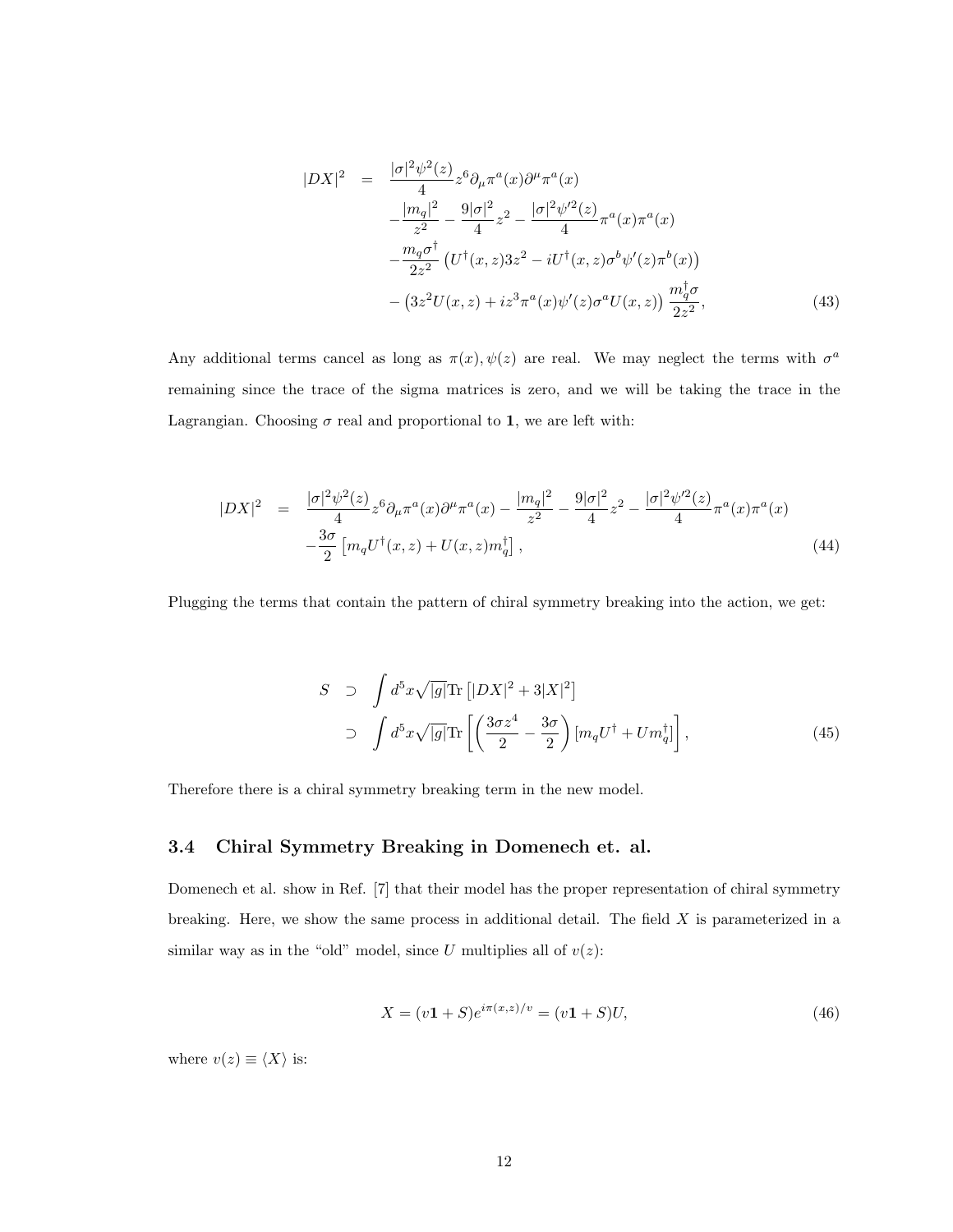$$
v(z) = \frac{z_m^{2\alpha}}{z_m^{2\alpha} - \epsilon^{2\alpha}} \left(\frac{z}{z_m}\right)^{\Delta^+} (\xi - M_q) \mathbf{1} + \frac{1}{z_m^{2\alpha} - \epsilon^{2\alpha}} \left(\frac{z}{z_m}\right)^{\Delta^-} (z_m^{2\alpha} M_q - \epsilon^{2\alpha} \xi) \mathbf{1},\tag{47}
$$

where  $\Delta^{\pm} = 2 \pm \alpha$ , and  $\alpha$  is a parameter of the model. For the old and new models,  $\alpha = 1$ , in which case there would be a z and a  $z<sup>3</sup>$  term, as is in  $v(z)$  in those models. The boundary conditions on  $\pi(x, z)$  and  $S(x, z)$  are:

$$
S(x, z_m) = S(x, \epsilon) = \pi(x, z_m) = \pi(x, \epsilon) = 0
$$
\n
$$
(48)
$$

 $X$  is expanded in momentum terms:

$$
X = X^{(0)}(z) + X^{(2)}(p, z, \hat{A}, \hat{V}, U, M_q) + X^{(4)}(p, z, \hat{A}, \hat{V}, U, M_q), \tag{49}
$$

where  $\hat{A}, \hat{V}$  are  $A, V$  evaluated at the UV boundary  $z_m$ , and the superscript indicates the order of the momentum term. Terms with odd powers of momentum vanish [7]. After integration by parts, the action contains the term:

$$
S \supset M_5 \int_{UV,IR} d^4x a^3(z) \text{Tr}[X^\dagger \partial_z X + (\partial_z X)^\dagger X],\tag{50}
$$

Domenech et al. place the following IR boundary conditions on the  $X^{(i)}$ :

$$
X^{(0)}(x, z = z_m) = \xi \mathbf{1},
$$
  
\n
$$
X^{(i)}(x, z = z_m) = 0, \ i \ge 2,
$$
\n(51)

where  $\xi$  is a parameter of the model. The UV boundary conditions are:

$$
X^{(0)}(x, z = \epsilon) = 0,
$$
  
\n
$$
X^{(2)}(x, z = \epsilon) = U\left(\frac{\epsilon}{z_m}\right)^{\Delta^-} M_q^{\dagger},
$$
  
\n
$$
X^{(i)}(x, z = \epsilon) = 0, i \ge 4,
$$
\n
$$
(52)
$$

Since  $M_q$  is of second order in momentum, the only terms that contribute to the chiral symmetry breaking term are of second order in momentum: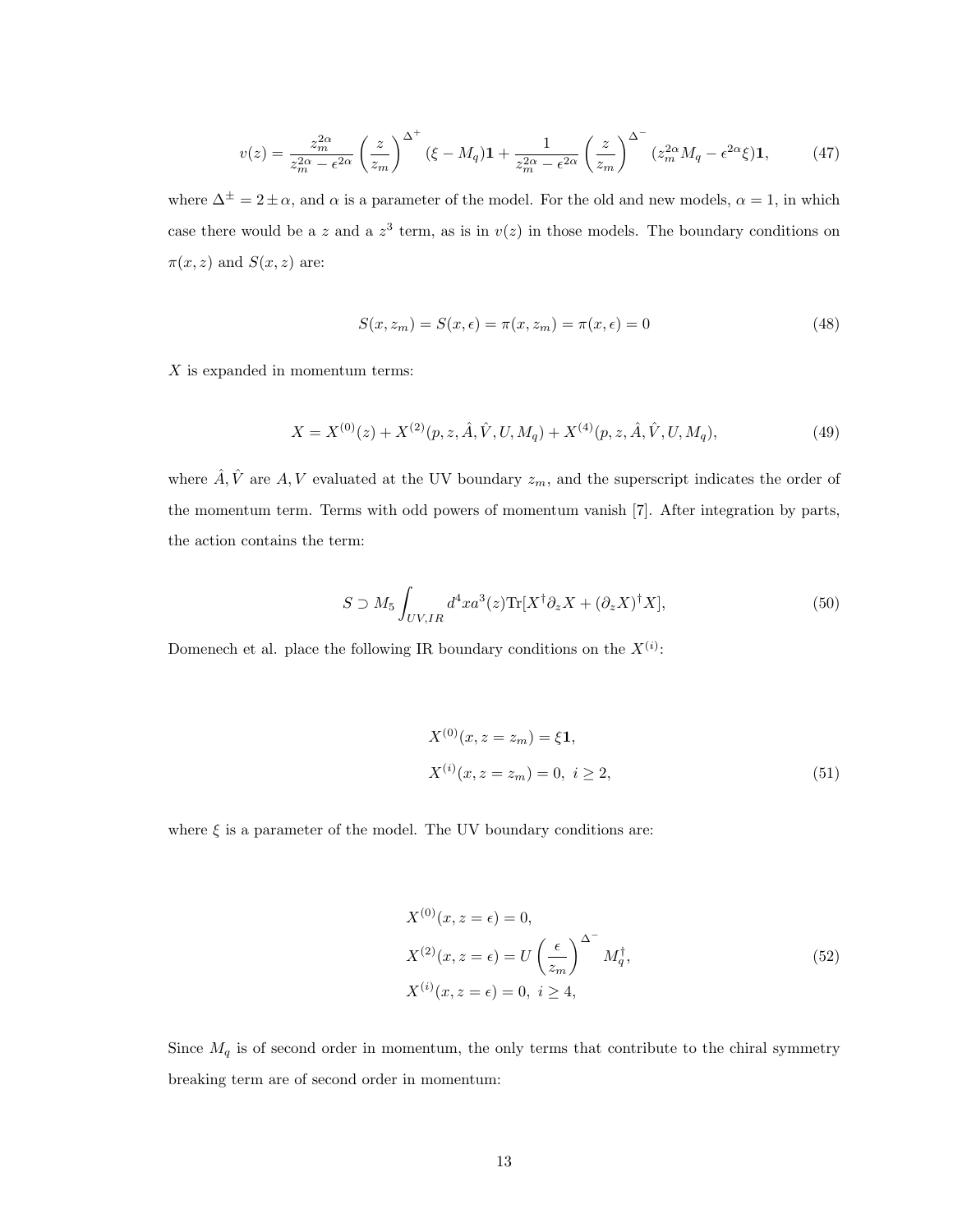$$
S \supset M_5 \int_{UV,IR} d^4x a^3(z) \text{Tr}[X^{(0)\dagger} \partial_z X^{(2)} + X^{(2)\dagger} \partial_z X^{(0)} + \text{ h.c.}], \tag{53}
$$

where h.c. is the Hermitian conjugate of the previous terms. On the IR boundary,  $X^{(2)}$  goes to zero, thus the term  $X^{(2)\dagger} \partial_z X^{(0)}$  vanishes. Although  $X^{(2)}$  is zero, the boundary conditions do not place restrictions on the z-derivative of  $X^{(2)}$ , therefore the term  $X^{(0)\dagger} \partial_z X^{(2)}$  does not necessarily vanish on the IR boundary; however, Domenech et al. consider the UV boundary only. On the UV boundary,  $X^{(0)}$  is zero, therefore the only term in the UV that contributes is:

$$
S \supset M_5 \int_{UV} d^4x a^3(z) \text{Tr}[X^{(2)\dagger} \partial_z X^{(0)} + \text{ h.c.}], \tag{54}
$$

The definition of  $X^{(0)}$  is X in eq. (48) in the limit  $M_q \to 0$  [7]:

$$
X^{(0)}(z) = \frac{z_m^{2\alpha}}{z_m^{2\alpha} - \epsilon^{2\alpha}} \left(\frac{z}{z_m}\right)^{\Delta^+} \xi \mathbf{1} - \frac{\epsilon^{2\alpha}}{z_m^{2\alpha} - \epsilon^{2\alpha}} \left(\frac{z}{z_m}\right)^{\Delta^-} \xi \mathbf{1},\tag{55}
$$

Taking the z-derivative:

$$
\partial_z X^{(0)}(z) = \Delta^+ \frac{z_m^{2\alpha}}{z_m^{2\alpha} - \epsilon^{2\alpha}} \frac{z^{\Delta^+-1}}{z_m^{\Delta^+}} \xi \mathbf{1} - \Delta^- \frac{\epsilon^{2\alpha}}{z_m^{2\alpha} - \epsilon^{2\alpha}} \frac{z^{\Delta^--1}}{z_m^{\Delta^--}} \xi \mathbf{1},\tag{56}
$$

Evaluated at the UV boundary:

$$
\partial_z X^{(0)}(\epsilon) = \Delta^+ \frac{z_m^{2\alpha}}{z_m^{2\alpha} - \epsilon^{2\alpha}} \frac{\epsilon^{\Delta^+-1}}{z_m^{\Delta^+}} \xi \mathbf{1} - \Delta^- \frac{\epsilon^{2\alpha}}{z_m^{2\alpha} - \epsilon^{2\alpha}} \frac{\epsilon^{\Delta^--1}}{z_m^{\Delta^-}} \xi \mathbf{1},\tag{57}
$$

Since  $\Delta^+ = \Delta^- + 2\alpha$ , this simplifies further:

$$
\partial_z X^{(0)}(\epsilon) = 2\alpha \frac{\epsilon^{\Delta^- + 2\alpha - 1}}{(z_m^{2\alpha} - \epsilon^{2\alpha}) z_m^{\Delta^-}} \xi \mathbf{1},\tag{58}
$$

Substituting back into eq. (55) for  $\partial_z X^{(0)}$  and  $X^{(2)}$ , and plugging in  $z = \epsilon$ , we get:

$$
S \supset 2\alpha \xi M_5 \int d^4x \left(\frac{L}{\epsilon}\right)^3 \text{Tr} \left[ M_q U^{\dagger} \frac{\epsilon^{2\Delta^- + 2\alpha - 1}}{(z_m^{2\alpha} - \epsilon^{2\alpha}) z_m^{2\Delta^-}} + \text{ h.c.} \right],\tag{59}
$$

Substituting in for  $\Delta^- = 2 - \alpha$ , we get:

$$
S \supset 2\alpha \xi L^3 M_5 \int d^4 x \text{Tr} \left[ M_q U^{\dagger} \frac{1}{z_m^4 - \epsilon^{2\alpha} z_m^{2\Delta^{-}}} + \text{ h.c.} \right],\tag{60}
$$

Finally, setting the AdS curvature  $R = z_m$ , as was done in this model, and taking the limit  $\epsilon \to 0$ ,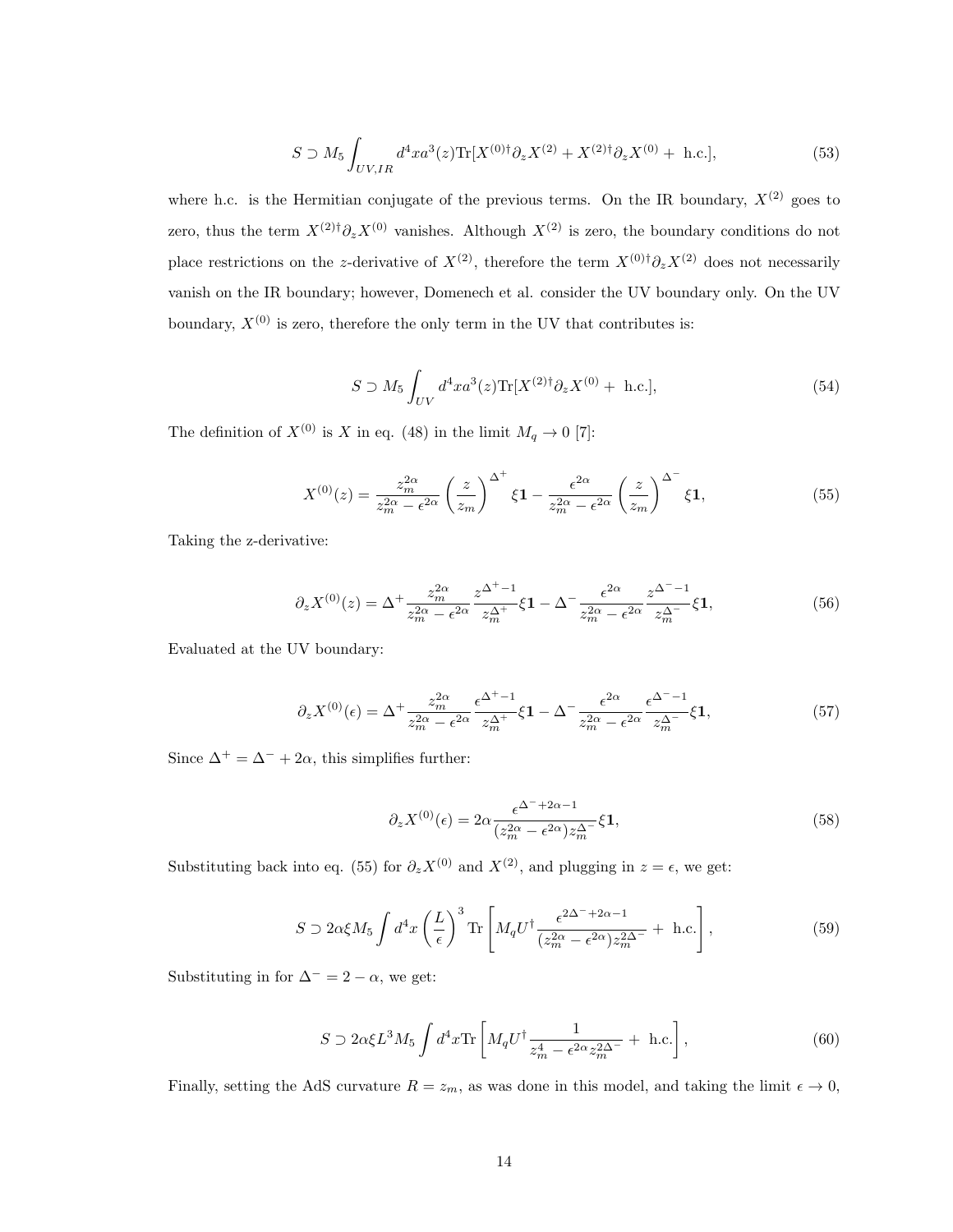we get:

$$
S \supset \frac{2\alpha\xi}{R} M_5 \int d^4x \text{Tr}[M_q U^\dagger + \text{ h.c.}],\tag{61}
$$

Substituting in the Hermitian conjugate of  $M_q U^{\dagger}$ :

$$
S \supset \frac{2\alpha\xi}{R} M_5 \int d^4x \text{Tr}[M_q U^\dagger + U M_q^\dagger],\tag{62}
$$

Therefore we can see that we have the chiral symmetry breaking term in the model.

### 3.5 Chiral Symmetry Breaking in Da Rold and Pomerol

Da Rold and Pomerol use the same gauge choice as Domenech et al. However, their definition of  $v(z) \equiv \langle X \rangle$  and boundary conditions on X differ.  $v(z)$  is:

$$
v(z) = \frac{\tilde{M}_q z_m^3 - \xi \epsilon^2}{R z_m (z_m^2 - \epsilon^2)} z + \frac{\xi - \tilde{M}_q z_m}{R z_m (z_m^2 - \epsilon^2)} z^3
$$
(63)

where  $\tilde{M}_q$  and  $\xi$  are defined as follows:

$$
\tilde{M}_q = \frac{R}{\epsilon} v(\epsilon) \tag{64}
$$

$$
\xi = Rv(z_m) \tag{65}
$$

The expansion about X is the same as in eq. (47), with  $v(z)$  defined in the above equation. The IR boundary conditions for  $S$  and  $A_z$ , which has been related to the pion field by the gauge choice in eq. (23), are chosen:

$$
[M_5 \partial_z + 2a(z)m_S^2]S|_{z_m} = 0 \tag{66}
$$

$$
A_z(x, z_m) = 0 \tag{67}
$$

where  $m<sub>S</sub>$  is a mass term associated with the field S. Da Rold and Pomerol then claim that it is possible to derive a Lagrangian to  $\mathcal{O}(p^2)$ :

$$
\mathcal{L}_2 = \frac{F_\pi^2}{4} \text{Tr} [D_\mu U^\dagger D^\mu U + U^\dagger \chi + \chi^\dagger U] \tag{68}
$$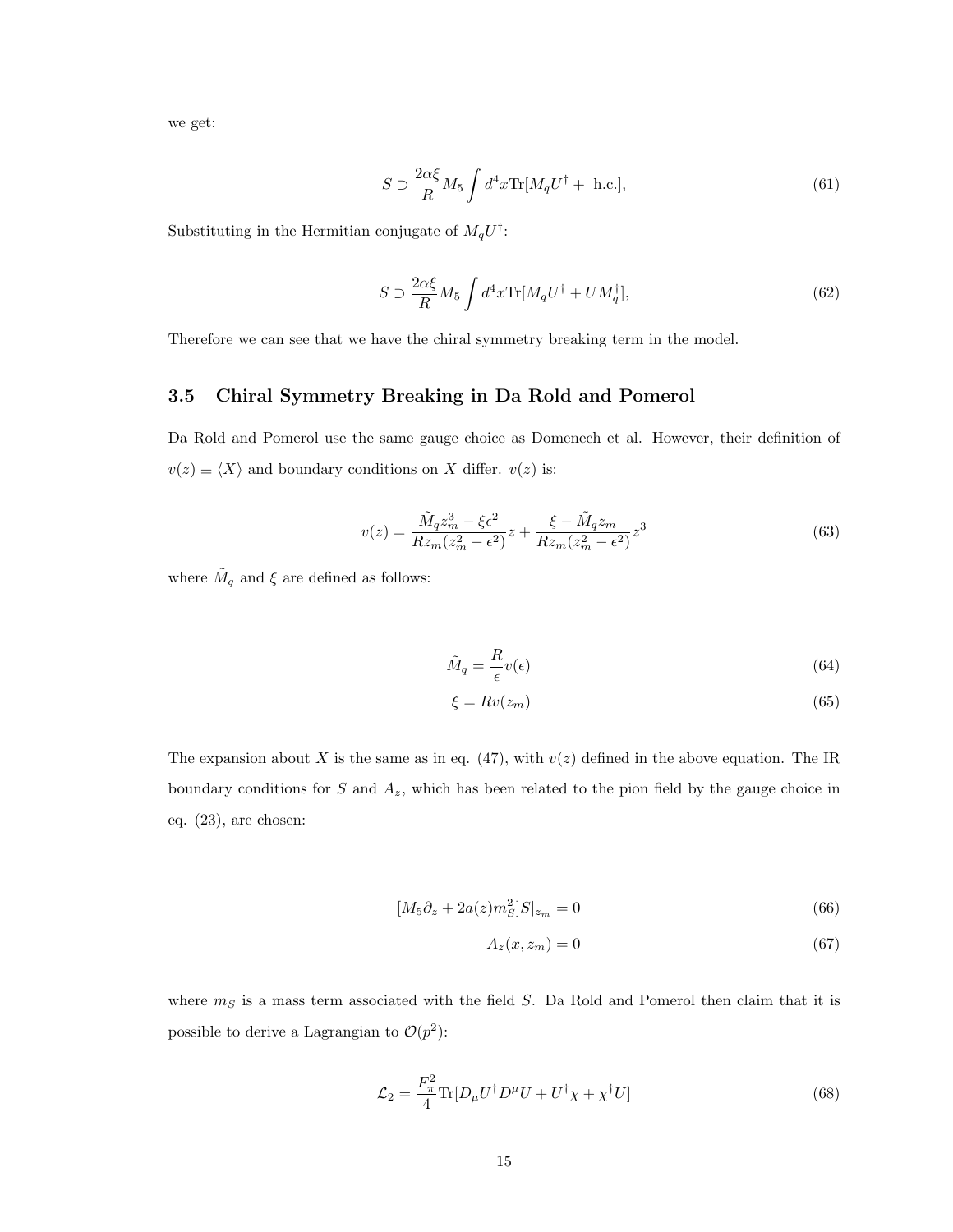where  $F_{\pi}$  is the pion decay constant, U is defined differently from before as  $U = e^{i\sqrt{2}\pi/F_{\pi}}$  and  $\chi = 2B_0(M_q + s + ip_s)$  where  $B_0$  is a constant, and s and  $p_s$  are fictitious scalar and pseudoscalar sources used to calculate correlation functions. These terms include the chiral symmetry breaking term since this newly defined  $U$  still contains the pion field to an arbitrarily high order, and it is multiplied by  $M_q^{\dagger}$ , with the Hermitian conjugate added:

$$
\mathcal{L}_2 = \frac{F_\pi^2}{4} \text{Tr} [U^\dagger M_q + M_q U] \tag{69}
$$

Therefore if this term is correct, the model includes chiral symmetry breaking beyond leading order. There were initial doubts as to whether this model contained chiral symmetry breaking terms beyond leading order or whether, like Ref. [2], it was only assumed. Then it was found in Ref. [7] that it was possible to have the correct representation of chiral symmetry breaking with the expansion of the field X written as in eq.  $(47)$ .

### 4 Model Results and Pion Physics

#### 4.1 Calculating Observables in the "Old" and "New" Models

The boundary conditions for the Kaluza-Klein modes of  $V(q, z)$  are:

$$
V(m_{\rho}, \epsilon) = 0,
$$
  
\n
$$
\partial_z V(m_{\rho}, z_m) = 0,
$$
\n(70)

Non-trivial solutions for  $V(q, z)$  from eq. (11) are of the form:

$$
V(q,z) = zJ_1(m_\rho z),\tag{71}
$$

where  $J_1$  is the Bessel J function. The wavefunction  $V(q, z)$  describes the rho meson, therefore solving such that  $V(q,z_m)$  is zero, where q is the mass of the rho meson, 775 MeV, yields  $z_m = 1/(323 \text{MeV})$ [2]. The rho meson decay constant  $F_{\rho}$  is a parameter of how likely a rho meson is to couple to a photon:

$$
F_{\rho}^{2} = \frac{1}{g_{5}^{2}} [\partial_{z}^{2} V(m_{\rho}, 0)]^{2}, \qquad (72)
$$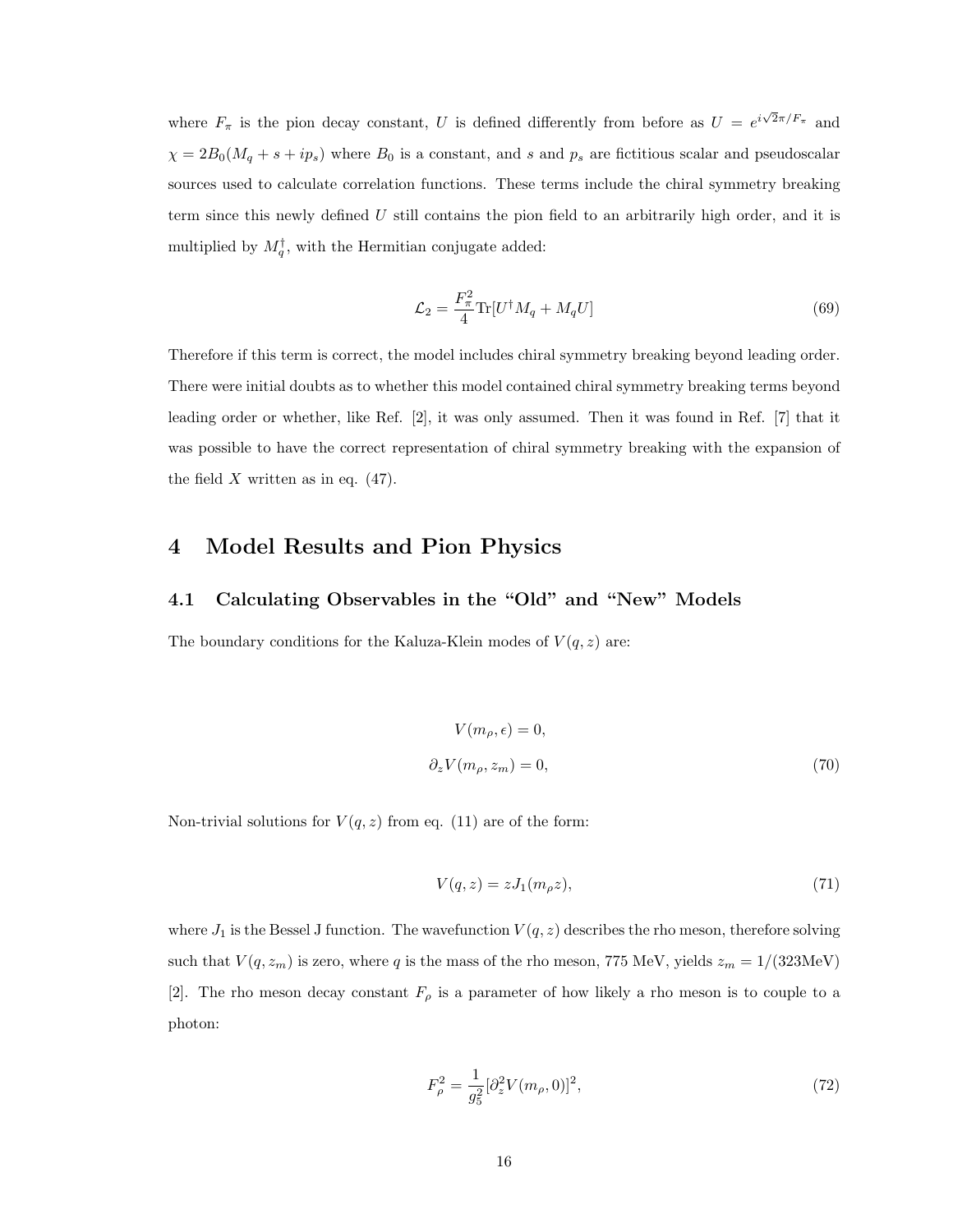where primes signify derivatives with respect to z [2]. Calculating  $F_{\rho}^{\frac{1}{2}}$  from eq. (73) yields  $F_{\rho}^{\frac{1}{2}} = 329$ MeV.

We calculate  $f_{\pi}$  from the following:

$$
f_{\pi}^2 = -\frac{1}{g_5^2} \frac{\partial_z A(0, z)}{z} |_{z \to \epsilon},\tag{73}
$$

where  $\epsilon$  is an arbitrarily small, non-zero value. This definition of  $f_{\pi}$  and the known value for  $m_q$  and  $m_{\pi}$  are combined with the GOR relation (1) to calculate  $\sigma = (327 \text{ MeV})^3$ . The boundary conditions of A for the calculation of the pion decay constant are: [2]

$$
A(0, \epsilon) = 1,
$$
  
\n
$$
\partial_z A(0, z_m) = 0,
$$
\n(74)

Solutions for the Kaluza-Klein modes of  $A(q, z)$  from eq. (13) do not have an analytic solution, but a numeric solution may be calculated using the boundary conditions:

$$
A(q, \epsilon) = 0,
$$
  
\n
$$
\partial_z A(q, z_m) = 0,
$$
\n(75)

From the numerical solution we find that the mass of the lowest energy Kaluza-Klein mode of the axial vector field to be 1363 MeV, thus we identify this field to be the field of the  $a_1$  particle. We can calculate the  $a_1$  decay constant, which is a measure of the probability the  $a_1$  will couple to a W or Z boson, as follows:

$$
F_{a_1}^2 = \frac{1}{g_5^2} [\partial_z^2 A(m_{a_1}, 0)]^2,
$$
\n(76)

we find  $F_{a_1}^{\frac{1}{2}} = 486$  MeV.

#### 4.2 New Model

All of the preceding calculations were accomplished using the model from Ref. [2]. The original model described low-energy hadronic physics about the background solution to X. Changing the definition of  $X(x, z)$  in the model amounts to change in the boundary conditions. Adjusting for the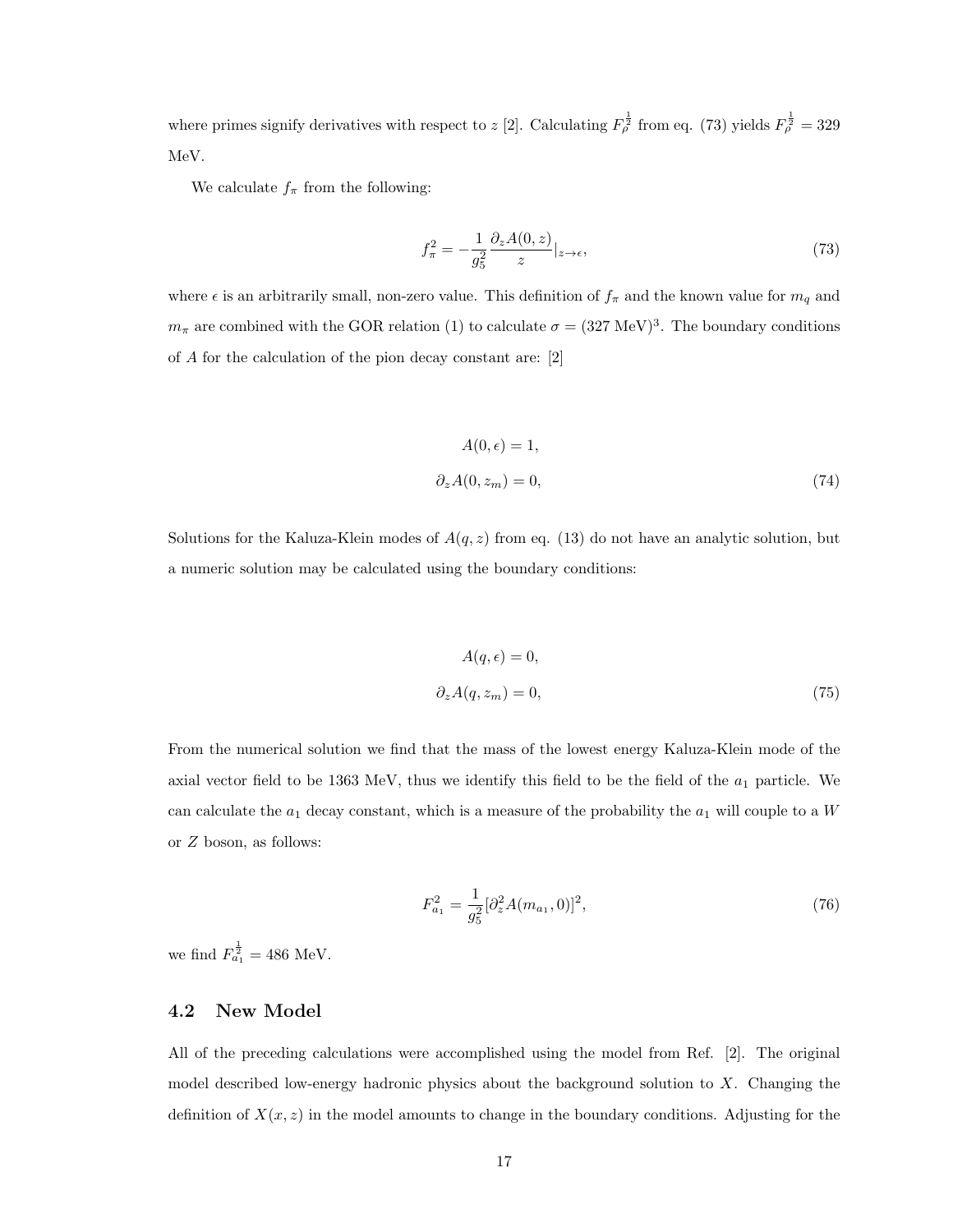new boundary conditions changes  $v(z)$ . Previously,  $v(z) = m_q z + \sigma z^3$ . Now  $v(z) = -2m_q z + \sigma z^3$ . This does not affect any of the calculations for the rho meson, but it does change the numerical values for the  $a_1$ .  $\sigma$  is set to 333 (MeV)<sup>3</sup>.  $f_{\pi}$  is no longer held to the exact experimental value, with these values  $f_{\pi} = 91.7$  Following the same procedure as earlier yield the following values:  $m_{a1} = 1366$ MeV,  $F_{a1}^{1/2} = 491$  MeV.

#### 4.3 Calculations

| Observable       | Measured               | Old Model | New Model | Da Rold  | Domenech |
|------------------|------------------------|-----------|-----------|----------|----------|
| $m_{\pi}$        | $139.6 \pm 0.0004$ [2] | $139.6*$  | $139.6*$  | 135 [9]  | 134 [7]  |
| m <sub>o</sub>   | $775.8 \pm 0.5$ [2]    | $775.8*$  | $775.8*$  | 770 [9]  | 783 [7]  |
| $m_{a_1}$        | 1230 $\pm 40$ [2]      | 1363      | 1366      | 1230 [9] | 1320[7]  |
| $f_{\pi}$        | $92.4 \pm 0.35$ [2]    | $92.4*$   | $91.7*$   | 87 [9]   | 89 [7]   |
| $F^{1/2}_{\rho}$ | $345\pm8$ [2]          | 329       | 329       | 343 [9]  | 342 [7]  |
| $F_{a_1}^{1/2}$  | $433\pm13$ [2]         | 486       | 491       | 444 [9]  |          |
| RMS error        |                        | 10%       | 11%       | $3\%$    | $4\%$    |

The following table gives experimental and calculated values in MeV (asterisks indicate values fixed to experimental values):

The data from Ref. [9] is optimized by choosing  $\xi$  in their model. The data for  $F_{\rho}$  and  $F_{a_1}$  is given using a different convention in Refs. [7] and [9]. These data were rescaled in the same convention as the old and new models for comparison. Domenech et al. did not calculate  $F_{a_1}$ . The RMS error in the model is found using the following formula [2]:

$$
\epsilon_{RMS} = \left[\frac{1}{n} \sum_{O} (\delta O/O)^2\right]^{1/2} \tag{77}
$$

where n is the number of independent observables, and  $O$  is each independent observable. This yields an error of 10% for the old model and 11% for the new model.  $\sigma$  is chosen in the new model to be close to the value in the old model, therefore  $f_{\pi}$  is considered to be fixed even though it is not fixed to the exact experimental value. Correcting for the pattern of chiral symmetry breaking leads to a model that is less accurate with regards to the above observables, but only slightly; we still prefer the new model because it it qualitatively correct in the representation of chiral symmetry breaking. This table is not complete. It does not contain all possible observables that could be calculated with the models, but rather the observables which are simple to calculate, and have been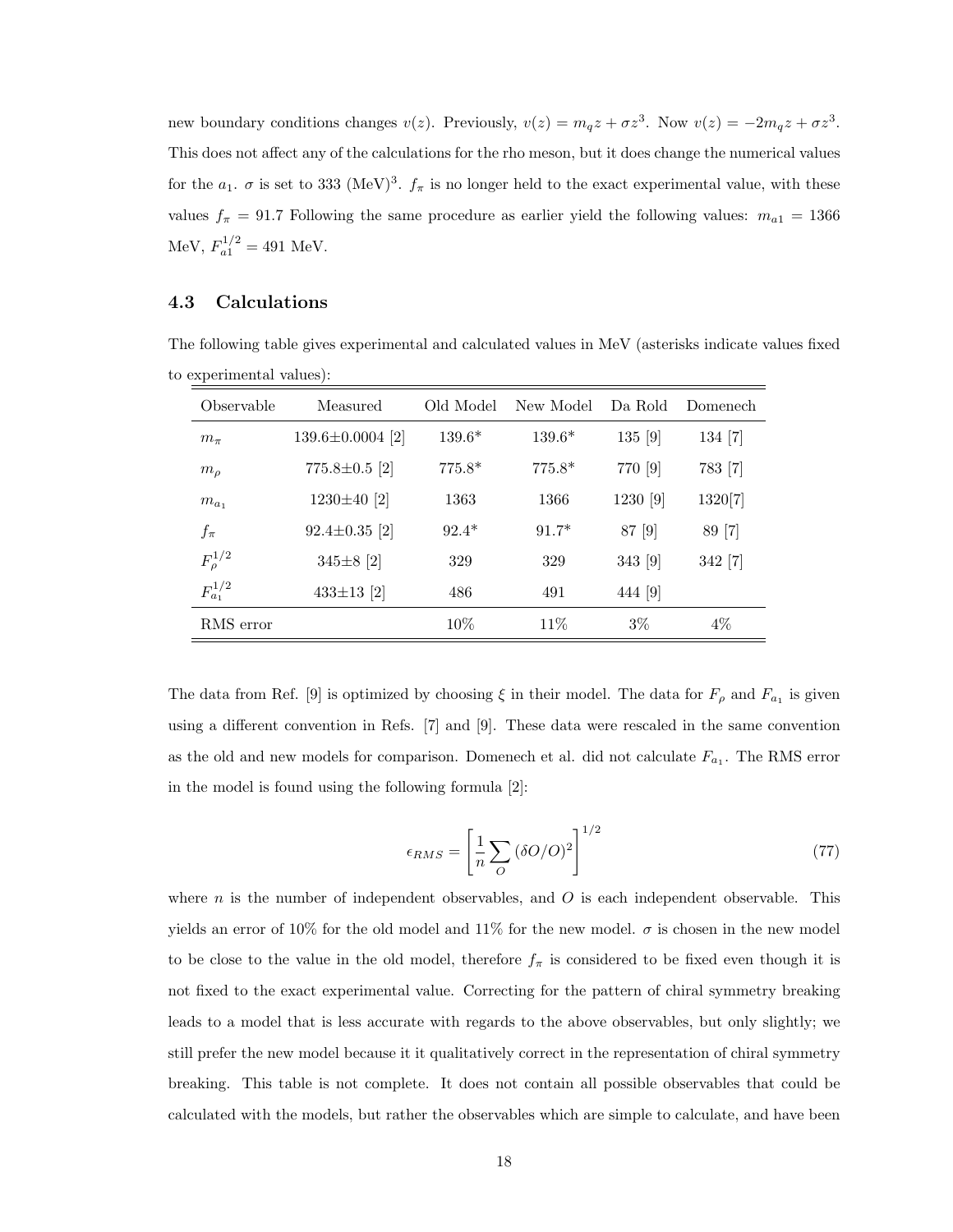calculated by the author in the old and new models and the equivalent calculations performed by the authors of the other models.

### 5 Conclusions

The correct representation of chiral symmetry breaking is necessary to properly model pion condensation. For calculating those observables which are simple to calculate, we see that the gauge and whether chiral symmetry breaking terms exist beyond leading order only changes the agreement with experiment between the old and new models by about 1%. We also find that despite an unknown precision, the results are accurate to approximately 10% for the observables calculated.

### A Lagrangian Field Equations

Suppose we are given an action:

$$
S = \int d^n x \mathcal{L},\tag{78}
$$

where  $\mathcal L$  is the Lagrangian density, often referred to as just the Lagrangian.  $\mathcal L$  is a function of some field A and its derivatives. It is possible to obtain an equation of motion for the field A using the following:

$$
\partial_{\mu} \left( \frac{\partial \mathcal{L}}{\partial (\partial_{\mu} A_{\nu})} \right) = \frac{\partial \mathcal{L}}{\partial A_{\nu}},\tag{79}
$$

where  $\partial_{\mu}A$  is shorthand:

$$
\partial_{\mu}A = \frac{\partial A}{\partial x^{\mu}},\tag{80}
$$

## B Finding Masses from Kaluza-Klein modes

The Kaluza-Klein modes are special solutions to the equations of motion that can be decomposed as follows:

$$
A(x, z) = A(x)\psi(z),\tag{81}
$$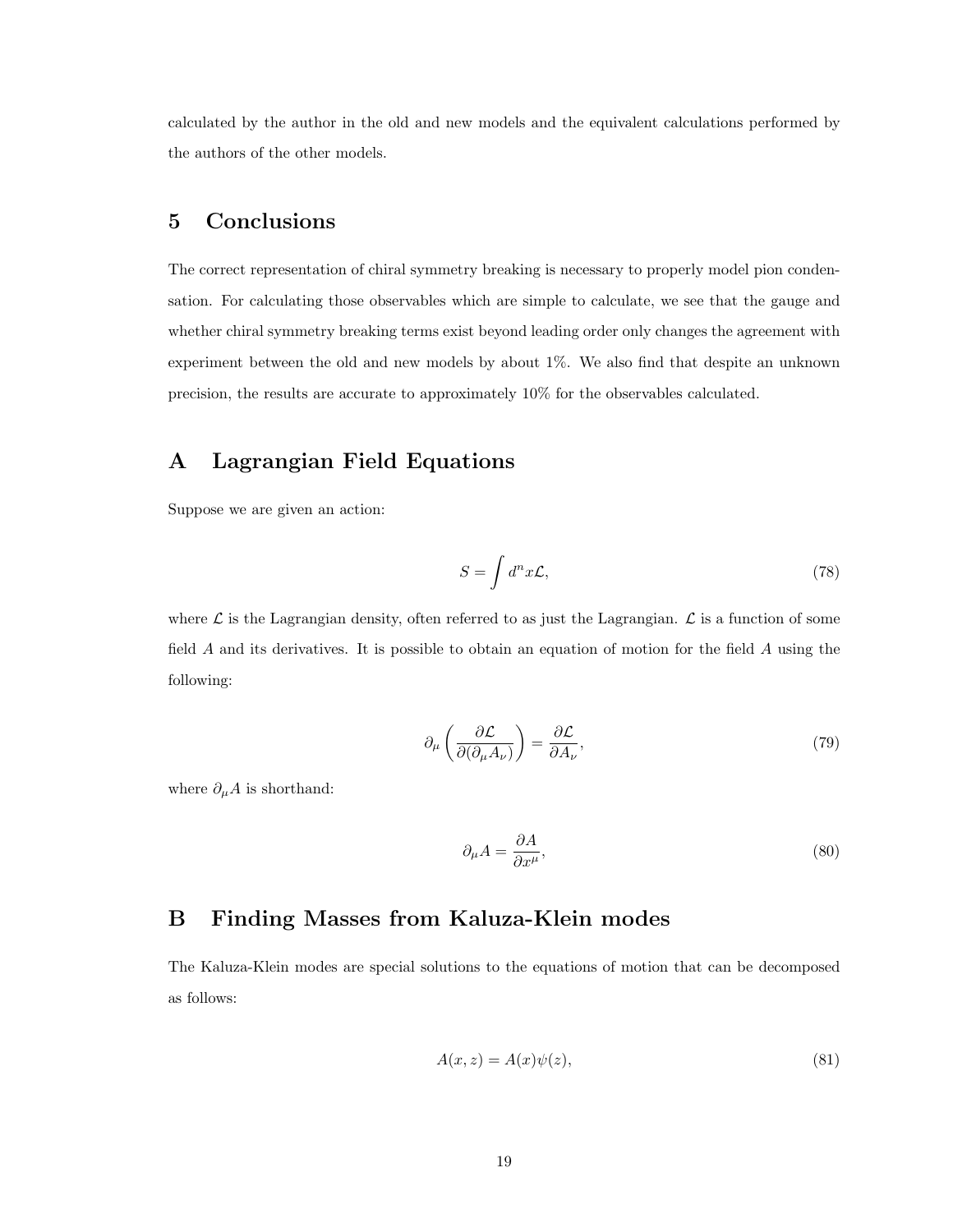These can be used to find the mass of a particle corresponding to a field. The relativistic energy of a particle is (setting the speed of light  $c = 1$ ):

$$
E^2 = p^2 + m^2,\t\t(82)
$$

where  $p^2$  is the five-dimensional momentum squared and  $m^2$  is the field's mass squared. Since  $p^2$  is the sum of the momentum squared in each dimension, we can rewrite it as follows:

$$
E^2 = \vec{p}^2 + p_5^2 + m^2,\tag{83}
$$

Since the momentum in the fifth dimension is not measurable in 4 dimensions, the extra momentum  $p_5^2$  term contributes to an effective mass term:

$$
E^2 = \vec{p}^2 + m_{eff}^2,\tag{84}
$$

In the special case where the field has no mass, we see that  $m_{eff} = |p_5|$ . Since  $p_5$  is dependent on the z-derivative of the Kaluza-Klein mode, if we know the Kaluza-Klein mode, we can calculate the effective mass.

### References

- [1] J. M. Maldacena, "The Large N limit of superconformal field theories and supergravity," Adv. Theor. Math. Phys. 2, 231-252 (1998). [hep-th/9711200].
- [2] J. Erlich, E. Katz, D. T. Son, M. A. Stephanov, "QCD and a holographic model of hadrons," Phys. Rev. Lett. 95, 261602 (2005). [hep-ph/0501128].
- [3] D. Albrecht, J. Erlich and R. J. Wilcox, "Nonlinear Boundary Dynamics and Chiral Symmetry in Holographic QCD," arXiv:1112.5643 [hep-ph].
- [4] R. Wilcox. "The Pion in AdS/QCD." William and Mary Honors Thesis (2011) https://digitalarchive.wm.edu/handle/10288/13645
- [5] D. Albrecht, J. Erlich, "Pion condensation in holographic QCD," Phys. Rev. D82, 095002 (2010). [arXiv:1007.3431 [hep-ph]].
- [6] L. Da Rold and A. Pomarol, "The Scalar and pseudoscalar sector in a five-dimensional approach to chiral symmetry breaking," JHEP 0601, 157 (2006) [hep-ph/0510268].